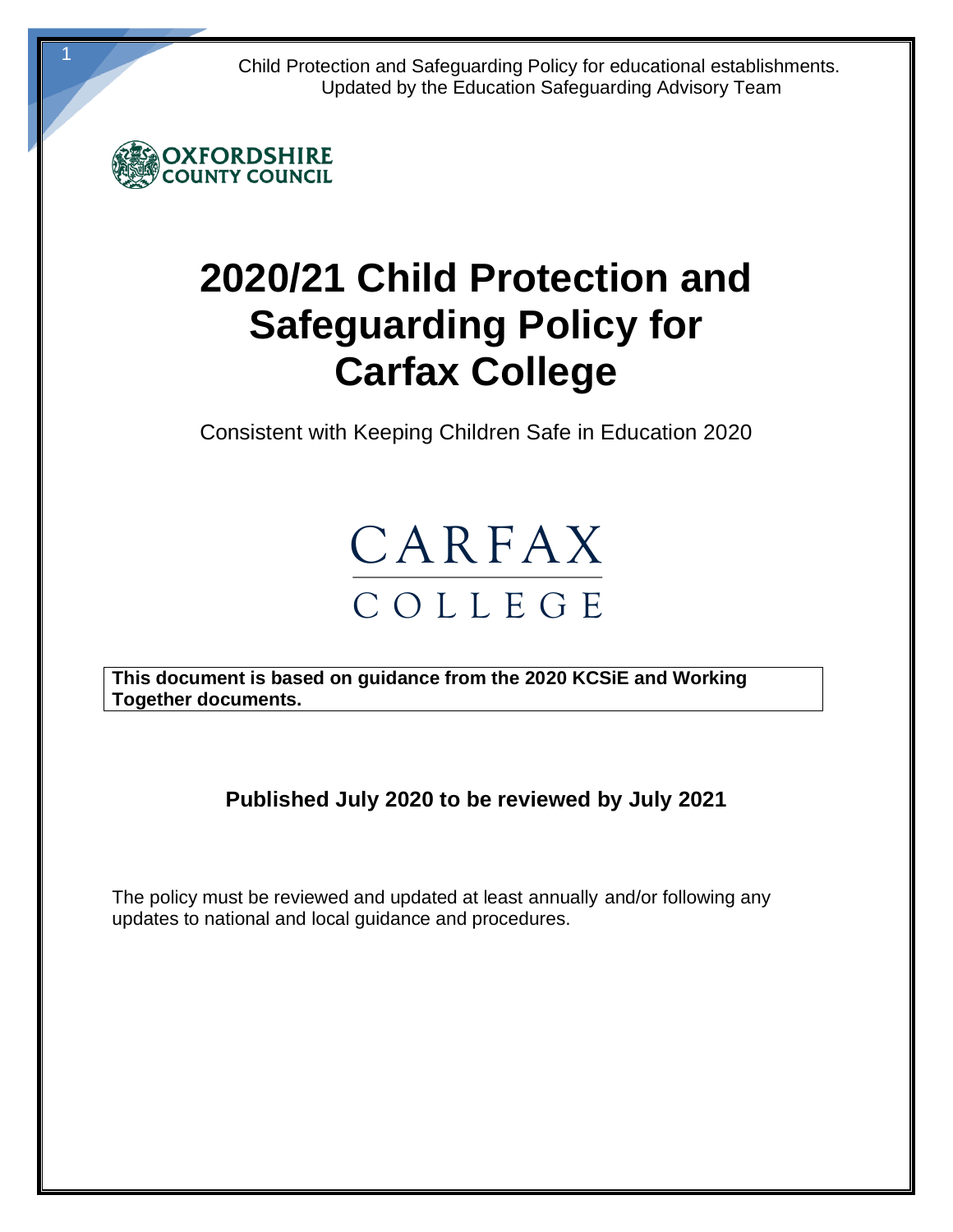| <b>Content</b>                                            |                                       | Page           |
|-----------------------------------------------------------|---------------------------------------|----------------|
| Key personnel at our school                               | Table of key contacts                 | 3              |
| Introduction                                              |                                       | 4              |
| Policy statement                                          |                                       | $\overline{4}$ |
| <b>Definitions</b>                                        |                                       | 5              |
| Aims                                                      |                                       | 6              |
| Principles and values                                     |                                       | 6              |
| Leadership and management                                 |                                       | 6              |
| Record keeping                                            |                                       | $\overline{7}$ |
| Confidentiality and information sharing                   |                                       | 7/8            |
| Training                                                  |                                       | 8              |
| Safeguarding children with Special                        |                                       | 8/9            |
| <b>Education Needs and Disabilities</b>                   |                                       |                |
| Reporting and referring concerns                          |                                       | 9/10/11        |
| Multi-agency working                                      |                                       | 11             |
| Safer recruitment                                         |                                       | 11/12          |
| Allegations                                               |                                       | 12/13          |
| Whistleblowing                                            |                                       | 13/14          |
| Preventing radicalisation                                 |                                       | 14             |
| Related safeguarding policies                             |                                       | 15             |
| Policy review                                             |                                       | 15             |
| Annex 1: Roles and responsibilities                       | Staff responsibilities                | 16             |
|                                                           | Senior management responsibilities    | 16/17          |
|                                                           | Governing body responsibilities       | 17             |
|                                                           | <b>DSL</b> responsibilities           | 17/18          |
| Annex 2: Dealing with disclosures                         | Dealing with Disclosures              | 19             |
|                                                           | Guiding principles; seven R's         | 19/20<br>21    |
| Annex 3: Abuse and Neglect; definitions<br>and indicators | Abuse and neglect<br>Physical abuse   | 21/22          |
|                                                           | <b>Emotional abuse</b>                | 22/23          |
|                                                           | Sexual abuse                          | 23/24/25       |
|                                                           | Neglect                               | 25/26          |
| Annex 4: Peer on Peer Abuse                               | Peer on Peer                          | 26             |
|                                                           | Sexual violence and sexual            | 27             |
|                                                           | harassment between pupils             |                |
|                                                           | Brooks sexual behaviours traffic      | 27             |
|                                                           | light tools                           |                |
| Annex 5: Online Safety                                    |                                       | 27/28          |
| Annex 6: Safeguarding Issues                              | <b>Mental Health</b>                  | 29             |
|                                                           | Serious violence                      | 29             |
|                                                           | Upskirting                            | 29/30          |
|                                                           | Honour based abuse, including         |                |
|                                                           | forced marriage and FGM               | 30             |
|                                                           | <b>FGM</b>                            | 30             |
|                                                           | Contextual safeguarding               | 30             |
|                                                           | <b>Children Missing Education</b>     | 31             |
|                                                           | <b>Child Sexual Exploitation</b>      | 31/32          |
|                                                           | <b>Child Criminal Exploitation</b>    | 31/32          |
|                                                           | <b>County Lines</b><br>Domestic Abuse | 32<br>32       |
| Annex 7: staff induction, awareness and                   |                                       | 33             |
|                                                           |                                       |                |
| training                                                  |                                       |                |

pg. 2 This policy is in line with Keeping Children Safe in Education 2020 Updated July 2020 by the Education Safeguarding Advisory Team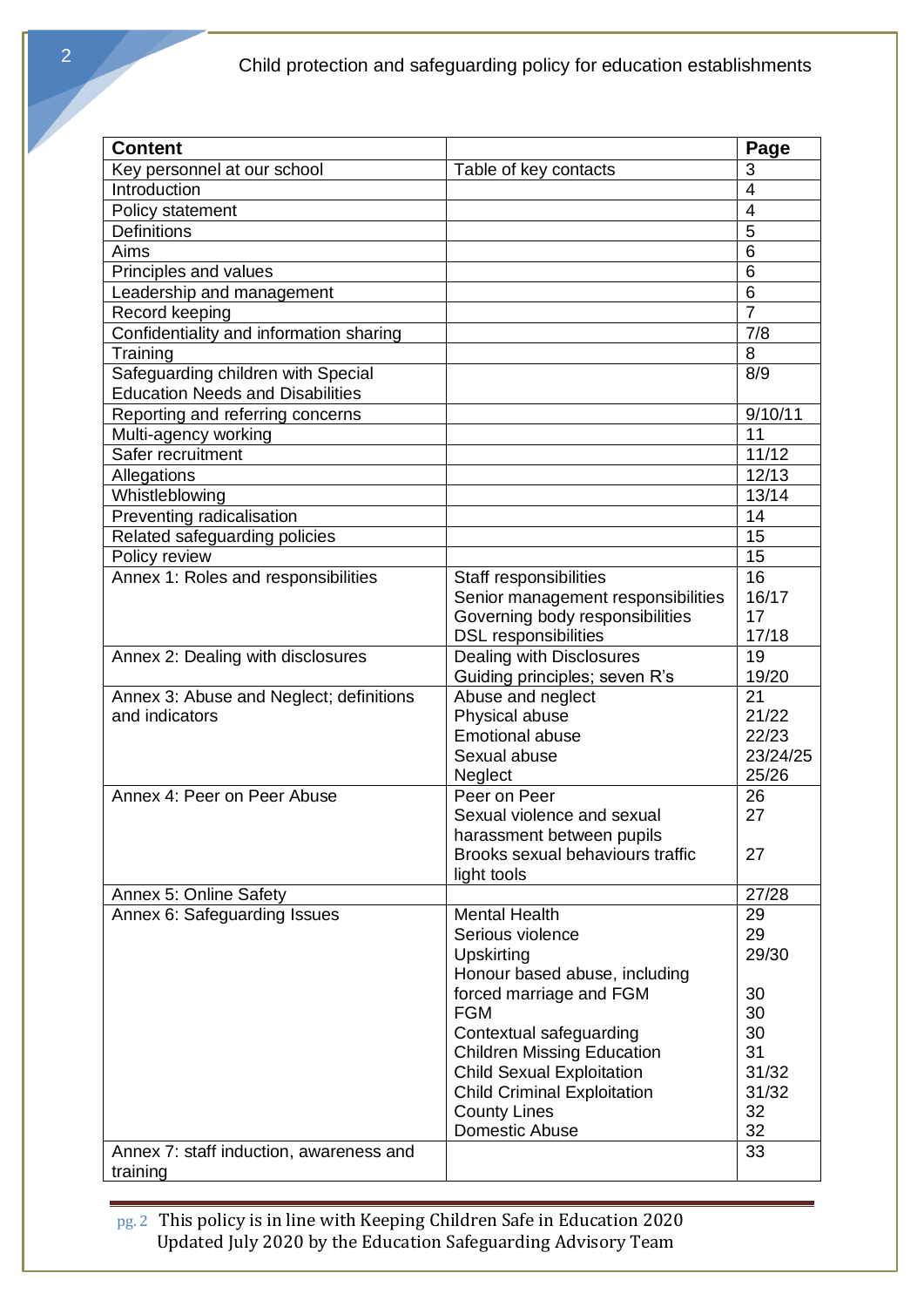| Annex 8: Contacts and links |                  | 34      |
|-----------------------------|------------------|---------|
| Annex 9: Covid-19 Guidance  | ː Links<br>Quick | つに<br>ິ |

| <b>Key Personnel</b>                                                                                                            | Name (s)                                                                                     | <b>Contact details</b>                                                                      |
|---------------------------------------------------------------------------------------------------------------------------------|----------------------------------------------------------------------------------------------|---------------------------------------------------------------------------------------------|
| Designated<br>Safeguarding<br>Lead (DSL)                                                                                        | Vicky Jefferson                                                                              | v.jefferson@carfax-oxford.com<br>01865 200 676                                              |
| Deputy DSL(s)                                                                                                                   | Katarina Cicmanova<br>Jules Kennedy                                                          | k.cicmanova@carfax-oxford.com<br>01865 200 676                                              |
| School's named<br>'Prevent' lead                                                                                                | Vicky Jefferson                                                                              | v.jefferson@carfax-oxford.com<br>01865 200 676                                              |
| Representative of<br>the proprietor                                                                                             | <b>Tudor Oros</b>                                                                            | t.oros@carfax-education.com<br>UAE Mobile: +971 55 694 1263, UK Mobile: +44<br>755 748 8611 |
| Education<br>Safeguarding<br>Advisory Team /<br><b>Local Authority</b><br>Designated<br><b>Officers</b><br>(LADO <sub>s</sub> ) | <b>Alison Beasley</b><br>Donna Crozier<br>Sandra Barratt<br><b>Becky Langstone</b><br>(ESAT) | 01865 810603<br>Lado.safeguardingchildren@oxfordshire.gov.uk                                |
| Locality<br>Community<br><b>Support Service</b><br>(LCSS) worker                                                                | <b>Dolce</b>                                                                                 | 07919298267                                                                                 |
| Multi Agency<br>Safeguarding hub<br>(MASH)                                                                                      | Katrina Johnson                                                                              | 0345 050 7666                                                                               |
| Out of hours<br><b>Emergency Duty</b><br>Team (EDT)                                                                             |                                                                                              | 08450 507666                                                                                |
| Police                                                                                                                          |                                                                                              | 101 or in<br>emergencies 999                                                                |

pg. 3 This policy is in line with Keeping Children Safe in Education 2020 Updated July 2020 by the Education Safeguarding Advisory Team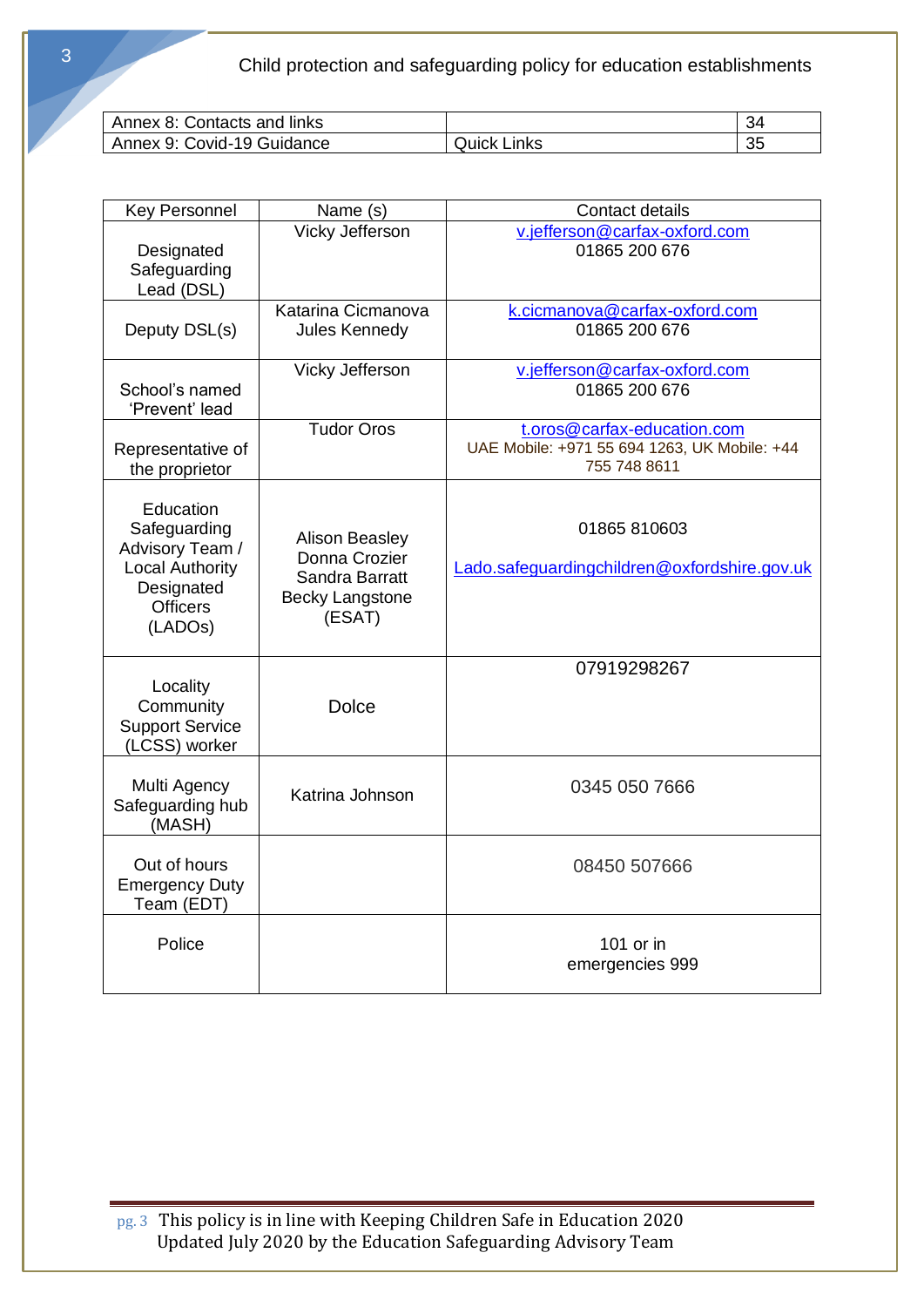Carfax College recognises its responsibility for safeguarding and child protection.

#### **1. Introduction**

This policy has been developed in accordance with the principles established by the Children Act 1989; and in line with the following:

- "Keeping Children Safe in Education" 2020"
- "Working Together to Safeguard Children 2019"
- Oxfordshire Safeguarding Children Board guidelines

At Carfax College our proprietor takes seriously its responsibility under Section 11 of the Children Act and duties under "Working Together to Safeguard Children 2019" to safeguard and promote the welfare of children; to work together with other agencies to ensure adequate arrangements exist within our setting to identify and support those children who are suffering harm or are likely to suffer harm.

We recognise that all our staff and governors have a full and active part to play in protecting our pupils from harm, and that the child's welfare is our paramount concern.

Our school should provide a safe, caring, positive and stimulating environment that promotes the social, physical and moral development of the individual child free from discrimination or bullying where children can learn and develop happily.

This policy applies to all our staff, governors and volunteers working in our school.

This policy has been written in line with Keeping Children Safe in Education 2020

This policy should be read alongside KCSIE 2020.

All staff will sign to confirm they have read and understood this policy.

## **2. Policy Statement**

**3. Definitions**

We recognise our moral and statutory responsibility to safeguard and promote the welfare of all children.

We make every effort to provide a safe and welcoming environment underpinned by a culture of openness where both children and adults feel secure, able to talk and believe that they are being listened to. We maintain an attitude of 'it could happen here' where safeguarding is

concerned.

The purpose of this policy is to provide staff, volunteers and governors with the framework they need to keep children safe and secure in our school and to inform parents and guardians how we will safeguard their children whilst they are in our care.

pg. 4 This policy is in line with Keeping Children Safe in Education 2020 Updated July 2020 by the Education Safeguarding Advisory Team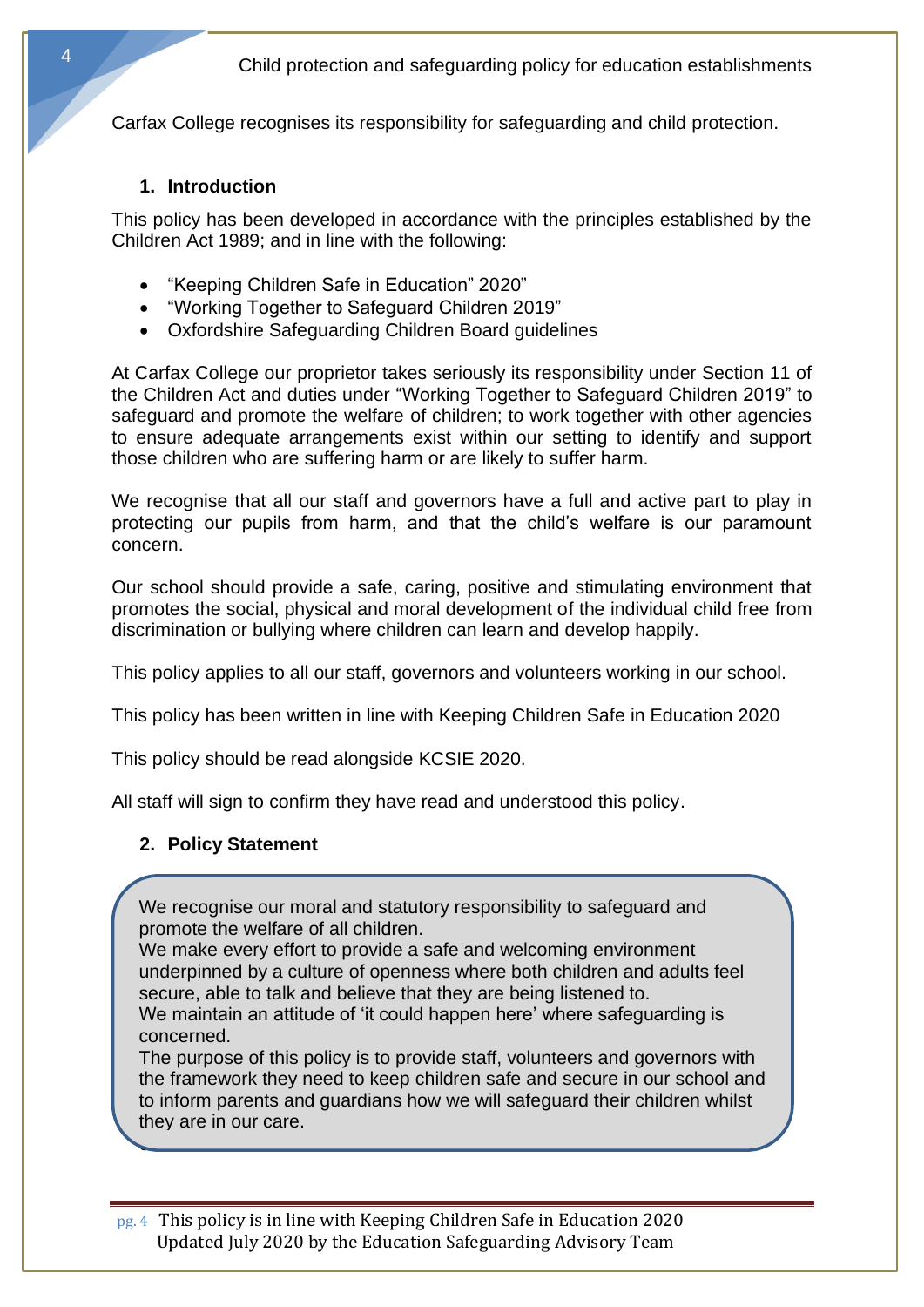*Safeguarding and promoting the welfare of children* is defined for the purposes of this guidance as:

- protecting children from maltreatment;
- preventing impairment of children's **mental and physical health** or development
- ensuring that children grow up in circumstances consistent with the provision of safe and effective care; and
- taking action to enable all children to have the best outcomes.

*Child protection* is an aspect of safeguarding but is focused on how we respond to children who have been significantly harmed or are at risk of significant harm.

The term *staff* applies to all those working for or on behalf of the school, full time or part time, in either a paid or voluntary capacity. This also includes parents and governors.

**Child** refers to all young people who have not yet reached their 18<sup>th</sup> birthday. On the whole, this will apply to all pupils of our school; however, the policy will extend to visiting children and students from other establishments.

**Parent** refers to birth parents and other adults in a parenting role for example, adoptive parents, step parents, guardians and foster carers.

*Abuse* could mean neglect, physical, emotional or sexual abuse or any combination of these. Parents, carers and other people can harm children either by direct acts and / or failure to provide proper care. Explanations of these are given within the procedure document.

**DSL** refers to Designated Safeguarding Lead.

**DDSL** refers to Deputy Designated Safeguarding Lead.

**OSCB** refers to Oxfordshire Children Safeguarding Board.

**LCSS** refers to Locality Community Support Service.

**MASH** refers to Multi Agency Safeguarding Hub.

**DO** refers to the Designated Officer, also referred to as Local Authority Designated Officer (LADO)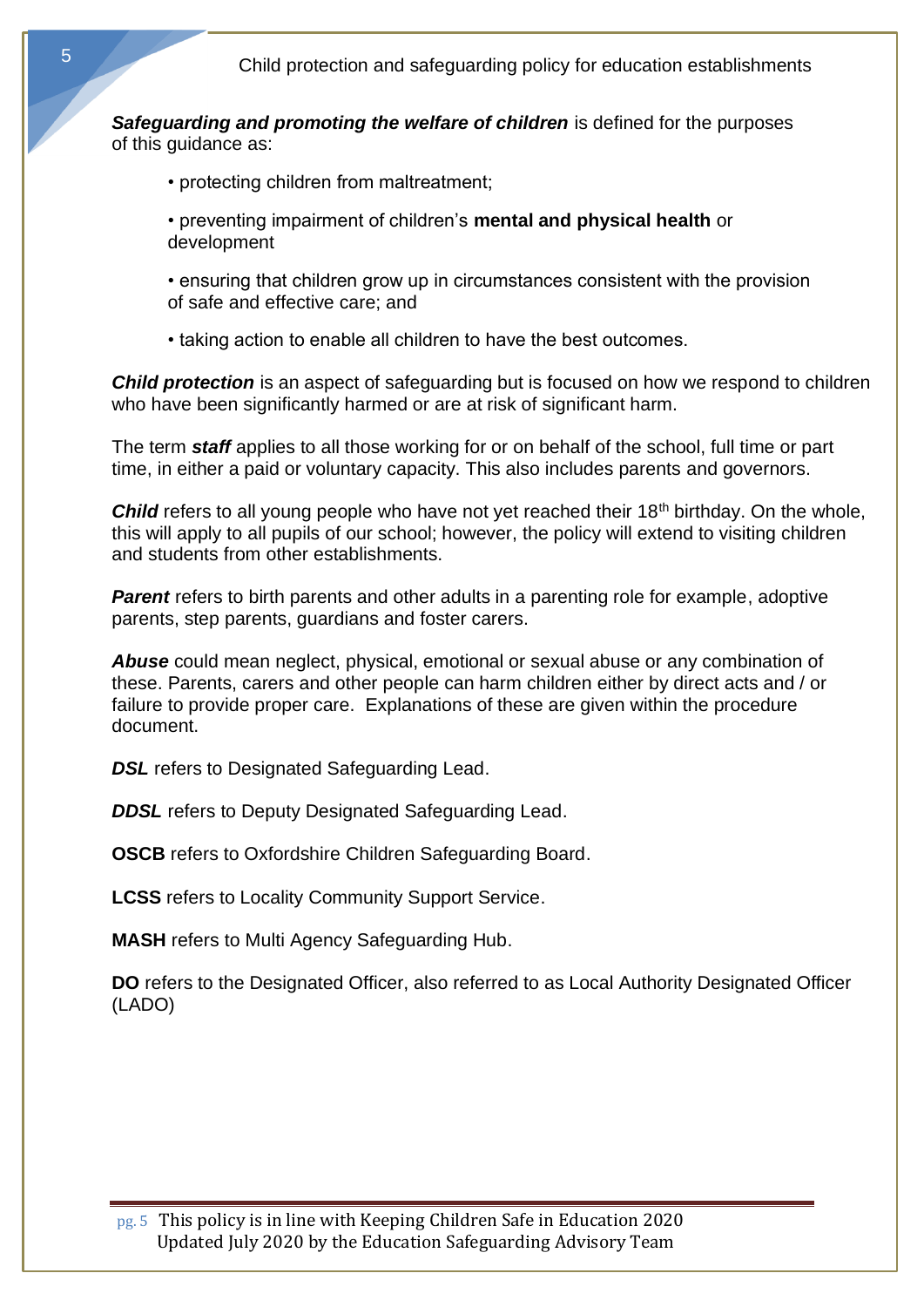#### **4. The aims of these procedures are:**

- To provide staff with the framework to promote and safeguard the wellbeing of children and in so doing ensure they meet their statutory responsibilities.
- To ensure consistent good practice across the school.
- To demonstrate our commitment to protecting children.

## **5. Principles and Values**

Children have a right to feel secure and cannot learn effectively unless they do so.

All children have a right to be protected from harm.

All staff have a key role in prevention of harm and an equal responsibility to act on any suspicion or disclosure that may indicate a child is at risk of harm, either in the school or in the community, taking into account *contextual safeguarding*, (Annex 6) in accordance with the guidance.

We acknowledge that working in partnership with other agencies protects children and reduces risk and so we will engage in partnership working throughout the child protection process to safeguard children.

Whilst the school will work openly with parents as far as possible, it reserves the right to contact Children's Social Care or the police, without notifying parents if this is believed to be in the child's best interests.

We will always act in the best interests of the child and ensure that our decisions around safeguarding take a child-centred and coordinated approach.

#### **6. Leadership and Management**

We recognise that staff anxiety around child protection can compromise good practice and so have established clear lines of accountability, training and advice to support the process and individual staff.

In this school, any individual can contact the Designated Safeguarding Lead (DSL) or the Deputy (DDSL) if they have concerns about a young person.

Our Headteacher takes overall responsibility for safeguarding, ensuring the DSL and the DSL team are fulfilling their role.

There is a nominated safeguarding governor, *Tudor Oros* who will take leadership responsibility for safeguarding. The proprietor will receive reports of allegations against the headteacher and act on the behalf of the governing body. As an employer we follow safer recruitment guidance as set out in KCSIE 2020

pg. 6 This policy is in line with Keeping Children Safe in Education 2020 Updated July 2020 by the Education Safeguarding Advisory Team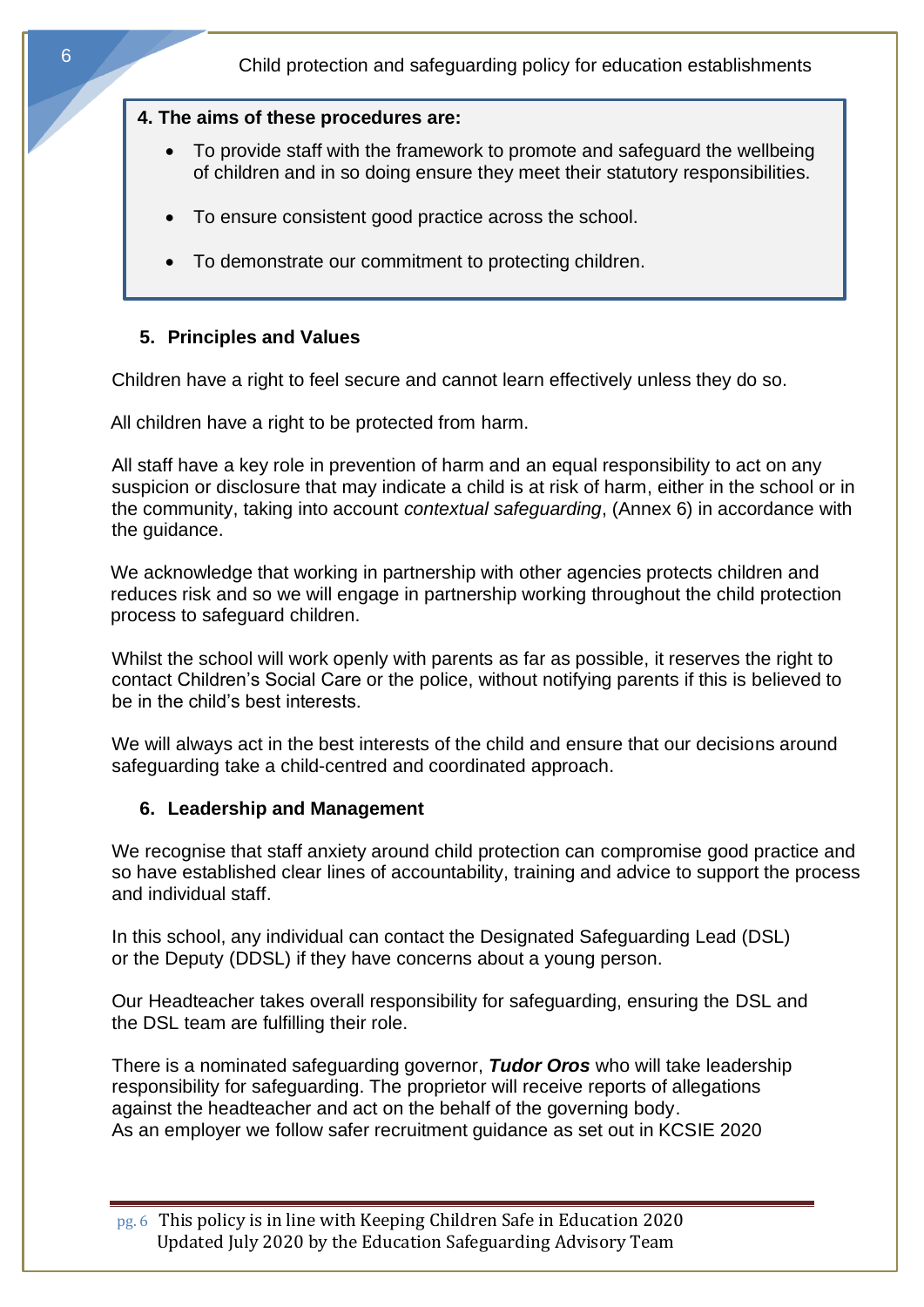# **7. Record Keeping**

- Staff will record any welfare concerns that they have about a pupil on *MyConcern* and pass them without delay to the DSL. Records will be completed as soon as possible after the incident/event, using the child's words and facts and will be signed and dated by the member of staff.
- All safeguarding concerns, discussions and decisions (and justifications for those decisions) will be recorded in writing. If members of staff are in any doubt about recording requirements, they should discuss their concerns with the DSL.
- **Incident/Welfare concern forms are recorded and stored on** *MyConcern***.**
- Safeguarding records are kept for individual children and are maintained separately from all other records relating to the child in the school. Safeguarding records are kept in accordance with General Data Protection Regulations (GDPR) and our own school GDPR policy and are retained centrally and securely by the DSL. Safeguarding records are shared with staff on a 'need to know' basis only.
- All safeguarding records will be transferred in accordance with GDPR to the child's subsequent school/setting, under confidential and separate cover. These will be given to the new DSL and a receipt of delivery will be obtained.
- Detailed guidance on Record Keeping is found in a separate document "Guidelines for Safeguarding Record Keeping in Schools"*.*
- The Principal will be kept informed of any significant issues by the DSL.

## **8. Confidentiality and Information Sharing**

- Carfax College recognises that all matters relating to child protection are confidential. The Headteacher or DSL will only disclose information about a pupil to other members of staff on a 'need to know' basis.
- All members of staff must be aware that whilst they have duties to keep any information confidential, they also have a professional responsibility to share information with other agencies to safeguard children.
- All staff must be aware that they cannot promise a child they will keep secrets which might compromise the child's safety or wellbeing.
- There is a lawful basis for child protection concerns to be shared with agencies who have a statutory duty for child protection.
- Governing bodies and proprietors should ensure relevant staff have due regard to the relevant data protection principles, which allow them to share

pg. 7 This policy is in line with Keeping Children Safe in Education 2020 Updated July 2020 by the Education Safeguarding Advisory Team

7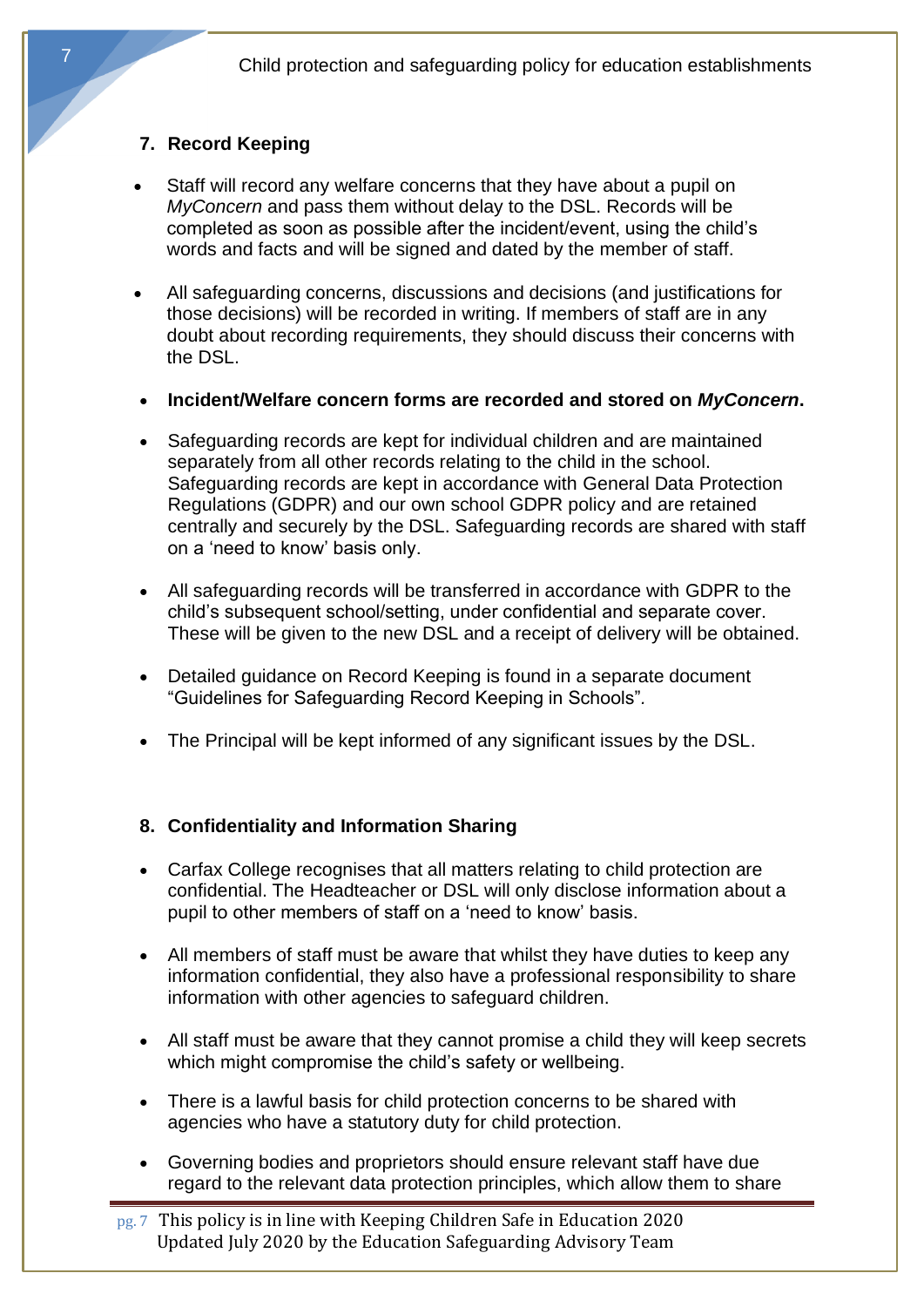(and withhold) personal information, as provided for in the Data Protection Act 2018 and the GDPR.

- DfE Guidance on Information Sharing (July 2018) provides further detail. [https://www.gov.uk/government/publications/safeguarding-practitioners](https://www.gov.uk/government/publications/safeguarding-practitioners-information-sharing-advice)[information-sharing-advice](https://www.gov.uk/government/publications/safeguarding-practitioners-information-sharing-advice)
- OSCB provides advice on the Seven Golden Rules of Information Sharing [https://www.oscb.org.uk/wp-content/uploads/2019/07/The-Seven-Golden-](https://www.oscb.org.uk/wp-content/uploads/2019/07/The-Seven-Golden-Rules-for-Info-Sharing.pdf)[Rules-for-Info-Sharing.pdf](https://www.oscb.org.uk/wp-content/uploads/2019/07/The-Seven-Golden-Rules-for-Info-Sharing.pdf)
- Guidance to support schools with Data protection activity, including compliance with GDPR [Data Protection Tool Kit](https://www.gov.uk/government/publications/data-protection-toolkit-for-schools)

#### **9. Training**

All staff in our school are expected to be aware of the signs and symptoms of abuse and must be able to respond appropriately.

Our DSL undergoes training to provide them with the knowledge and skills required to carry out their role. Our DSL and any members of our DSL team undergo their DSL training every 2 years through the OSCB to enable them to fulfil their role.

Training is provided for all staff to a generalist level every 3 years, regular updates around safeguarding are shared with staff regularly.

Separate training is provided to all new staff on appointment as part of their induction process.

Any update in national or local guidance will be shared with all staff in briefings and then captured in the next whole school training. This policy will be updated during the year to reflect any changes brought about by new guidance.

#### **10.Safeguarding Children with Special Educational Needs and Disabilities**

Carfax College acknowledges that children with special educational needs (SEN) and disabilities can face additional safeguarding challenges as they may have an impaired capacity to resist or avoid abuse.

Carfax College will ensure that children with SEN and disabilities, specifically those with communication difficulties, will be supported to ensure that their voice is heard and acted upon.

Members of staff are encouraged to be aware that children with SEN and disabilities can be disproportionally impacted by safeguarding concerns such as bullying. All members of staff will be encouraged to appropriately explore possible indicators of abuse such as behaviour/mood change or injuries and not to assume that they are related to the child's disability and be aware that children with SEN and disabilities may not always outwardly display indicators of abuse.

pg. 8 This policy is in line with Keeping Children Safe in Education 2020 Updated July 2020 by the Education Safeguarding Advisory Team

8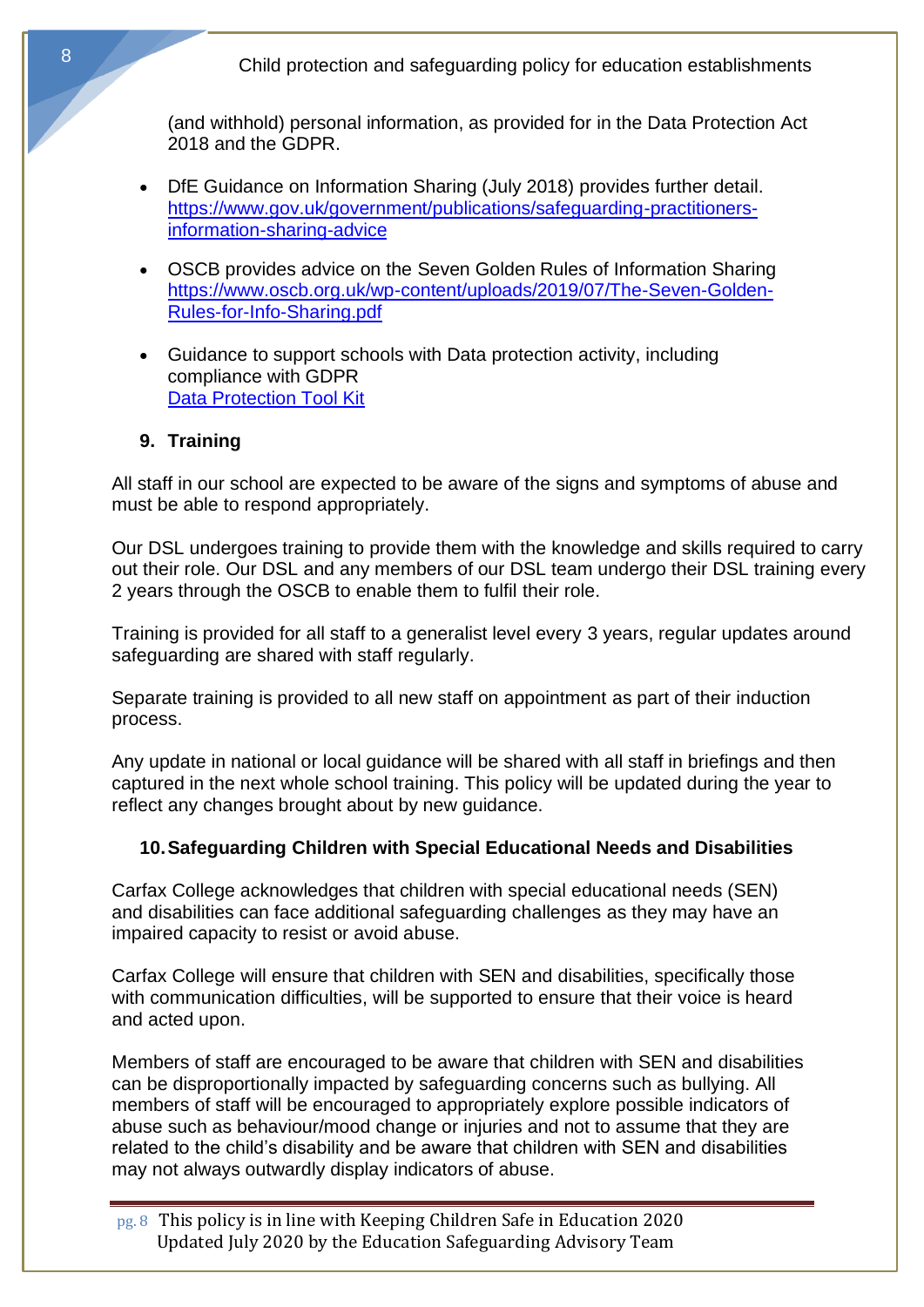#### **11.Reporting and referring concerns**

KCSIE 2020 states: "No single practitioner can have a full picture of a child's needs and circumstances. If children and families are to receive the right help at the right time, **everyone** who comes into contact with them has a role to play in identifying concerns, sharing information and taking prompt action.

In our school we recognise the importance of sharing information and reporting concerns to help ensure children are protected.

The following procedures apply to all staff working in the school and will be covered by training to enable staff to understand their role and responsibility.

The aim of our procedures is to provide a robust framework which enables staff to take appropriate action when they are concerned that a child is being harmed or is at risk of harm.

The prime concern at all stages must be the interests and safety of the child. Where there is a conflict of interest between the child and an adult, the interests of the child must be paramount.

All staff are aware that very young children with those with disabilities, special needs or with language delay may be more likely to communicate concerns with behaviours rather than words. Additionally, staff will question the cause of knocks and bumps in children who have limited mobility which will include children visiting the site as well as those who are pupils.

#### **If a member of staff suspects abuse, spots signs or indicators of abuse, Mental Health concerns or they have a disclosure of abuse made to them they must:**

- 1. Make an initial record of the information using their myconcern account where possible but if this is not then using a notebook is acceptable as long as the information then gets uploaded to myconcern or passed on accurately.
- 2. Report it to the DSL immediately.
- 3. The DSL will consider if there is a requirement for immediate medical intervention, however urgent medical attention should not be delayed if the DSL is not immediately available.
- 4. Make an accurate factual record as soon as possible and within 24 hours of the occurrence, of all that has happened, including details of:
	- Dates and times of their observations
	- Dates and times of any discussions in which they were involved
	- Any injuries
	- Explanations given by the child / adult
	- What action was taken

pg. 9 This policy is in line with Keeping Children Safe in Education 2020 Updated July 2020 by the Education Safeguarding Advisory Team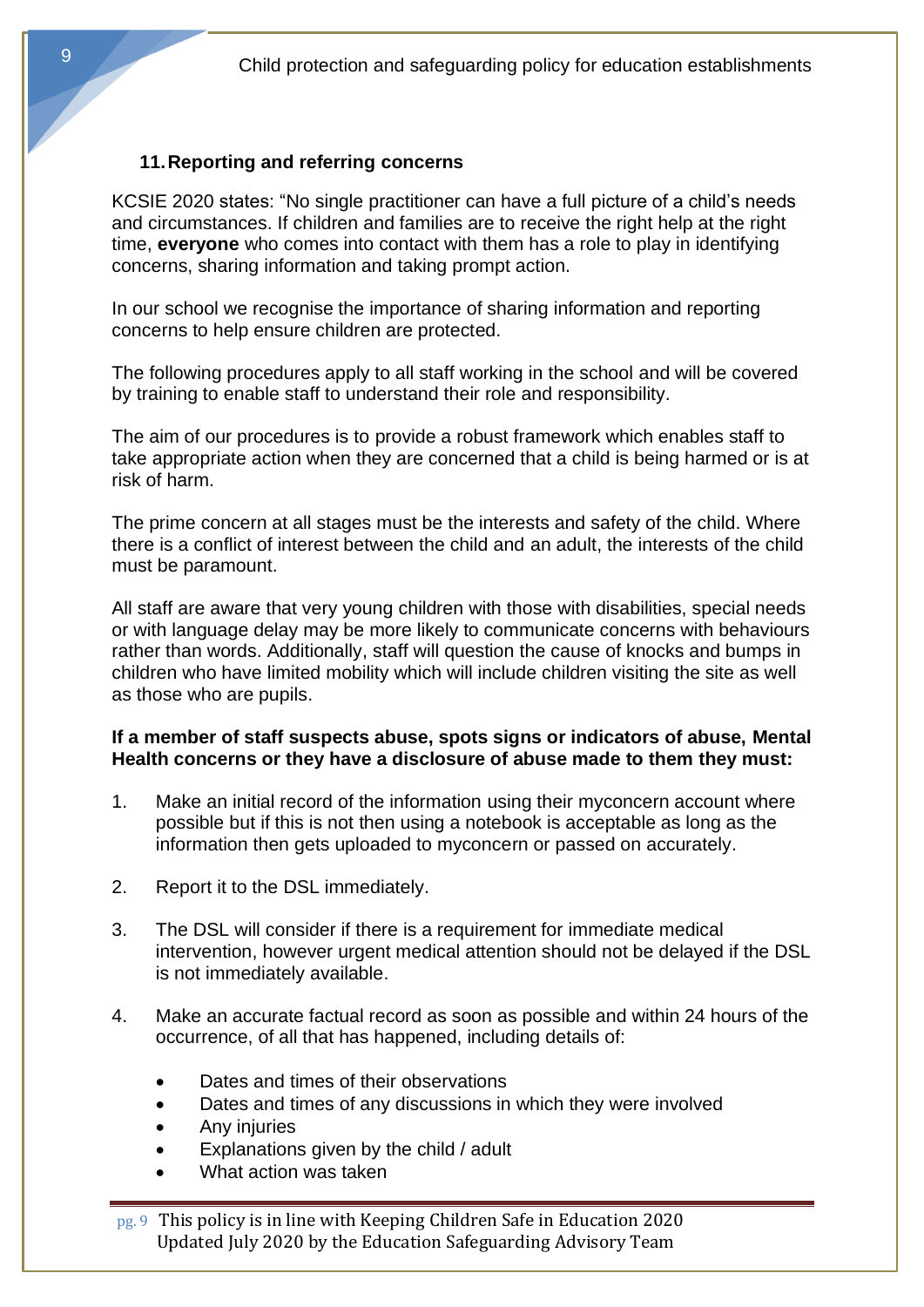- Any actual words or phrases used by the child
- Any questions the staff member asked (remembering not to ask any leading questions)

The records must be signed and dated by the author.

5. In the absence of the DSL or their Deputy, be prepared to refer directly to Children's Social Care (and the police if appropriate), if there is the potential for immediate significant harm or to carry out a no names consultation with LCSS, if appropriate.

#### **Following a report of concerns, the DSL must:**

- 1. Decide whether there are sufficient grounds for suspecting significant harm, in which case a referral must be made to Children's Social Care and the police if it is appropriate. The rationale for this decision should be recorded by the DSL.
- 2. Normally the school should try to discuss any concerns about a child's welfare with the family and where possible, seek their agreement before making a referral to Children's Social Care. However, in accordance with DfE guidance, this should only be done when it will not place the child at increased risk or could impact a police investigation. Where there are doubts or reservations about involving the child's family, the DSL should clarify with Children's Social Care or the police whether the parents should be told about the referral and, if so, when and by whom. This is important in cases where the police may need to conduct a criminal investigation. The child's views should also be taken into account.
- 3. If there are grounds to suspect a child is suffering, or is likely to suffer, significant harm the DSL (or Deputy) must contact Children's Social Care via MASH, sharing:
	- i. the known facts
	- ii. any suspicions or allegations
	- iii. whether or not there has been any contact with the child's family.

The MASH can be contacted by phone on **0345 050 7666.**

- 4. If a child is in immediate danger and urgent protective action is required, the police must be called. The DSL must then notify Children's Social Care of the occurrence and what action has been taken.
- 5. When a pupil needs *urgent* medical attention and there is suspicion of parental abuse causing the medical need, the DSL or their Deputy should seek immediate advice from the MASH about informing the parents, remembering that parents should normally be informed if a child requires

pg. 10 This policy is in line with Keeping Children Safe in Education 2020 Updated July 2020 by the Education Safeguarding Advisory Team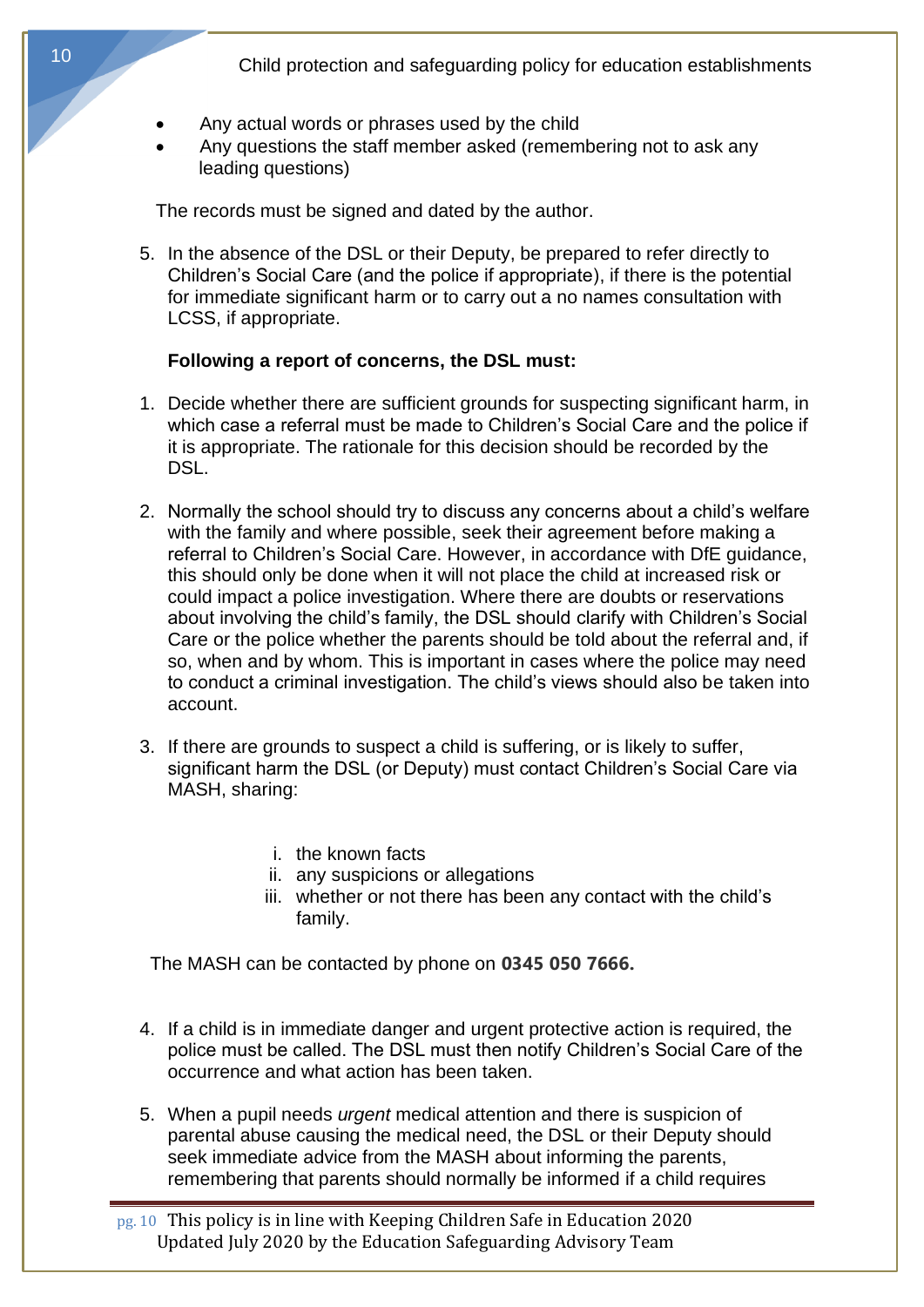urgent hospital attention. However, as in all cases, if it is felt this could put the child more at risk then all action should be taken in the best interests of the child.

6. If there is not considered to be a risk of significant harm, the DSL will either actively monitor the situation, consider the Early Help process or contact the LCSS for a no names consultation.

All contact details are in ANNEX 8.

#### **12.Multi-agency Working**

Carfax College recognises and is committed to its responsibility to work with other professionals and agencies in line with statutory guidance.

Schools are not the investigating agency when there are child protection concerns. We will, however, contribute to the investigation and assessment processes as required. Carfax College recognises the importance of multiagency working and will support attendance at relevant safeguarding meetings, including Child Protection Conferences, Core Groups, Strategy Meetings, Child in Need meetings or other early help multi-agency meetings.

• The School Leadership Team and DSL will work to establish strong and cooperative relationships with relevant professionals in other agencies.

#### **13.Safer Recruitment**

- Carfax College is committed to ensuring the development of a safe culture and that all steps are taken to recruit staff and volunteers who are safe to work with our pupils and staff.
- The Governing Body and Leadership Team are responsible for ensuring that the school follows safe recruitment processes outlined within guidance.
- Carfax College is responsible for ensuring that the school maintains an accurate Single Central Record (SCR) in line with statutory guidance.
- The Governing Body will ensure that at least one of the people who conducts a recruitment interview has completed safer recruitment training.
- We are also committed to supporting the statutory guidance from the Department for Education on the application of the Childcare (Disqualification) Regulations 2009 and related obligations under the Childcare Act 2006 in schools.
- We advise all staff to disclose any reason that may affect their suitability to work with children, including convictions, cautions, court orders, reprimands and warnings.

pg. 11 This policy is in line with Keeping Children Safe in Education 2020 Updated July 2020 by the Education Safeguarding Advisory Team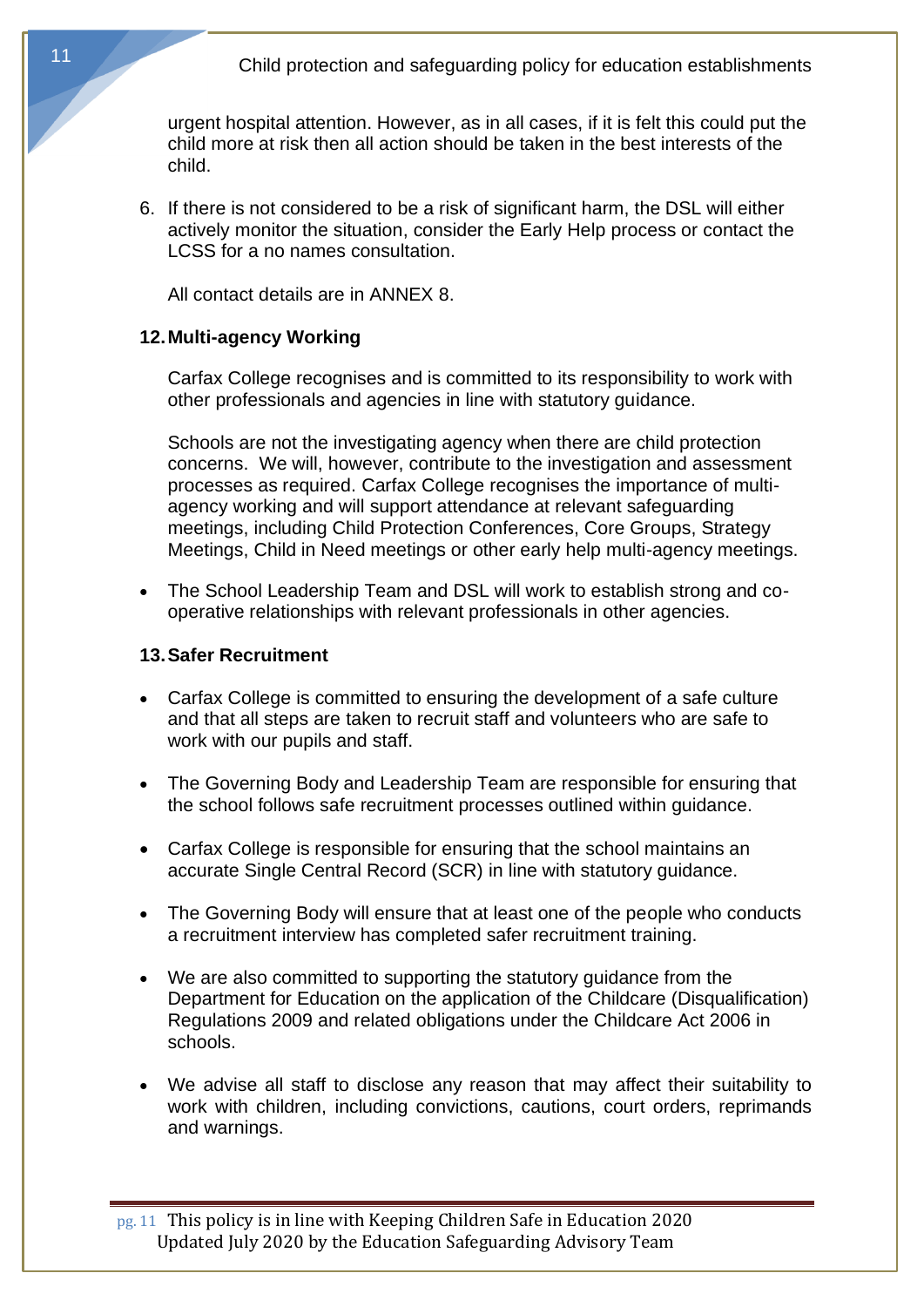#### **14.Allegations against staff or volunteers**

This procedure should be used in all cases in which it is alleged a member of staff or volunteer in a school, or another adult who works with children has:

- **behaved in a way that has harmed a child, or may have harmed a child;**
- **possibly committed a criminal offence against or related to a child; or**
- **behaved towards a child or children in a way that indicates he or she would pose a risk of harm to children.**
- **Behaved or may have behaved in a way that indicates they may not be suitable to work with children**

In dealing with allegations or concerns against an adult, staff must:

- Report any concerns about the conduct of any member of staff or volunteer to the headteacher as soon as possible.
- If an allegation is made against the headteacher, the concerns need to be raised with the Chair of Governor as soon as possible. If the Chair of Governors is not available, then the Designated Officer for Oxfordshire should be contacted directly.
- Whilst schools and colleges are not the employer of supply teachers, they should ensure allegations are dealt with properly. In no circumstances should a school or college decide to cease to use a supply teacher due to safeguarding concerns, without finding out the facts and liaising with the local authority designated officer (LADO) to determine a suitable outcome.
- There may be situations when the headteacher or Chair of Governors will want to involve the police immediately, for example, if the person is deemed to be an immediate risk to children or there is evidence of a possible criminal offence.
- Once an allegation has been received by the headteacher or Chair of Governors, they will contact the LADO on 01865 810603 or [lado.safeguardingchildren@oxfordshire.gov.uk](mailto:lado.safeguardingchildren@oxfordshire.gov.uk) as soon as possible and before carrying out any investigation into the allegation other than preliminary enquiries.

In liaison with the LADO, the school will determine how to proceed and if necessary, a referral will be made to the MASH and/or the police.

The named Designated Officer (LADO) for Oxfordshire County Council is Alison Beasley.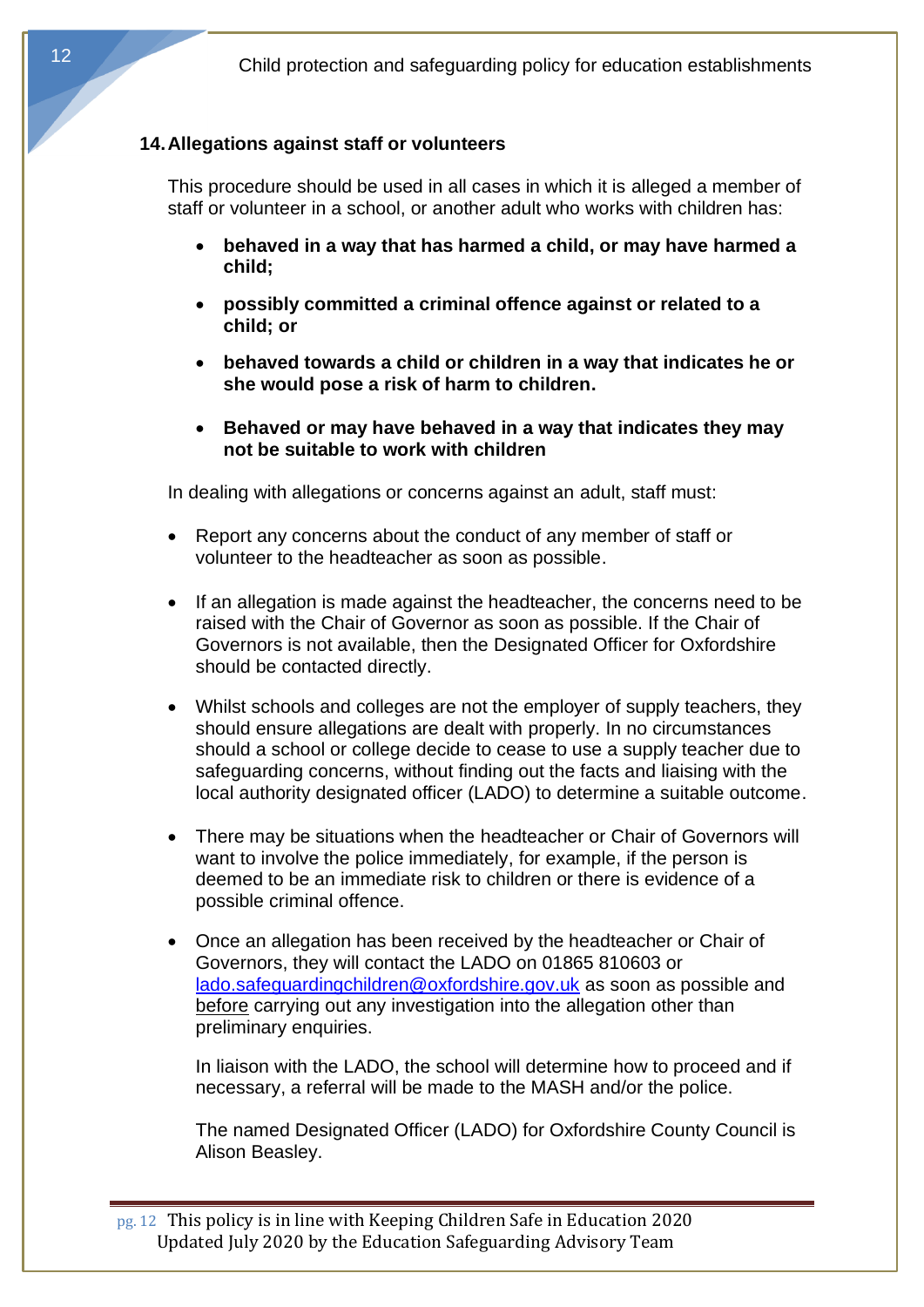The Designated Officer or a member of the team, will assess the information provided and advise on next steps, in line with KCSIE 2020 part 4, and Oxfordshire County Council's Designated Officers' local procedures.

#### **15.Whistleblowing in a Safeguarding Context**

While the school has a separate whistleblowing policy, this is a summary that outlines the process when there is a concern that safeguarding issues have not been reported or followed correctly.

This does not replace the whistleblowing policy and should be read in conjunction with the school policy.

**Whistleblowing** is a term that is used when staff want to report a concern within their organisation that involves their manager or a person senior to them in the organisation which may prevent them from following the normal reporting systems.

There are a limited number of areas that can be called Whistleblowing, and the policy protects staff from being punished for raising concerns.

Within Carfax College, the Principal, Carl Morris, is the senior manager and responsible for all staff. If you are concerned that any member of staff within the school is not following safeguarding processes or behaving in a way that is placing children at risk, you should, in the first place, make the headteacher aware.

If your concern is about the Principal, you should raise this with the Representative of the Proprietor, Tudor Oros.

If you would prefer to raise your concerns outside of the school, then you are able to contact the NSPCC whistleblowing line on 0800 028 0285 or email [help@nspcc.org.uk](mailto:help@nspcc.org.uk) for national organisations or make contact with Oxfordshire County Council.

If you believe that a member of the school staff is harming a child (an allegation) and this has been reported to the headteacher and no/ insufficient action has been taken, or the member of staff you have concerns about is the headteacher, then you are able to contact the Designated Officers team (LADO) on 01865 810603 or email [lado.safeguardingchildren@oxfordshire.gov.uk](mailto:lado.safeguardingchildren@oxfordshire.gov.uk)

If you believe that a child is being abused by individuals outside the school, you can make a referral to Children's Social Care by calling the MASH on : **0345 050 7666** (office hours) or **08450 507666** (outside of office hours).

Further guidance for staff can be accessed through: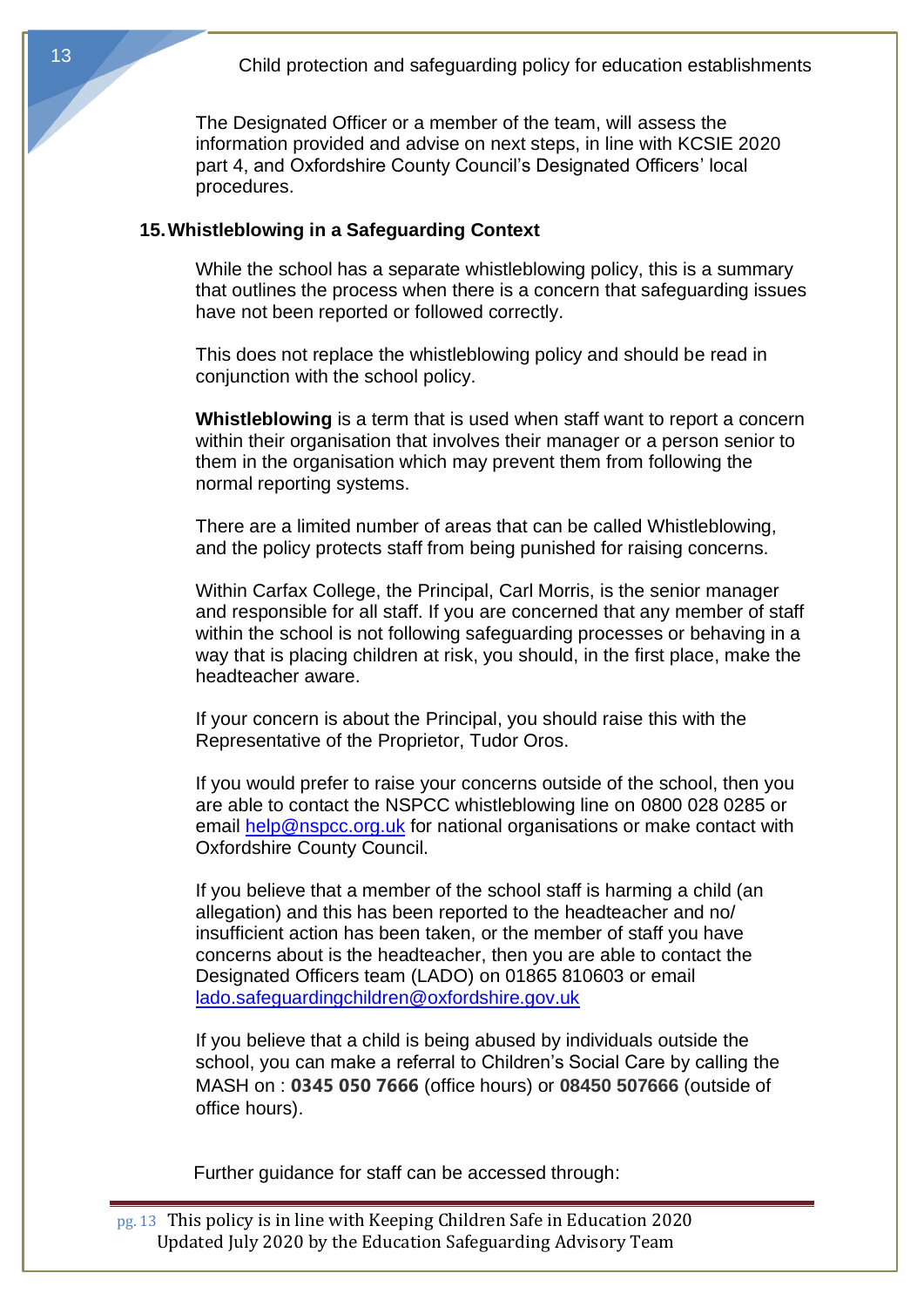[https://www.gov.uk/government/publications/what-to-do-if-youre-worried-a-child-is](https://www.gov.uk/government/publications/what-to-do-if-youre-worried-a-child-is-being-abused--2)[being-abused--2](https://www.gov.uk/government/publications/what-to-do-if-youre-worried-a-child-is-being-abused--2) and through the NSPCC website [https://www.nspcc.org.uk/what-is](https://www.nspcc.org.uk/what-is-child-abuse/types-of-abuse/)[child-abuse/types-of-abuse/](https://www.nspcc.org.uk/what-is-child-abuse/types-of-abuse/)

#### **16.Preventing radicalisation**

All of our staff will undergo online Prevent Awareness training to support them in identifying radicalisation and in understanding what steps they need to take to protect the children and families in our school.

This offers an introduction to the Prevent duty and explains how it aims to safeguard vulnerable people from being radicalised, supporting terrorism or becoming terrorists themselves.

[http://www.elearning.prevent.homeoffice.gov.uk](http://www.elearning.prevent.homeoffice.gov.uk/)

#### **Prevent Referrals**

This package builds on the Prevent awareness eLearning training. It is designed to make sure that when we share a concern that a vulnerable individual may be being radicalised, that the referral is robust, informed and with good intention, and that the response to that concern is considered, and proportionate.

<https://www.elearning.prevent.homeoffice.gov.uk/preventreferrals>

#### **Channel Awareness**

This training package is for anyone who may be asked to contribute to, sit on, or even run a Channel Panel. It is aimed at all levels, from a professional asked to input and attend for the first time, to a member of staff new to their role and organising a panel meeting.

<https://www.elearning.prevent.homeoffice.gov.uk/channelawareness>

link to OSCB guidance on PREVENT [https://www.oscb.org.uk/safeguarding](https://www.oscb.org.uk/safeguarding-themes/prevent/)[themes/prevent/](https://www.oscb.org.uk/safeguarding-themes/prevent/)

#### **17.Related Safeguarding Policies**

This policy should be read in conjunction with the policies as listed below:

- Behaviour Management, linked to the Use of Physical Intervention
- Online Safety and Social Media
- Anti-Bullying
- Data Protection and Information Sharing

pg. 14 This policy is in line with Keeping Children Safe in Education 2020 Updated July 2020 by the Education Safeguarding Advisory Team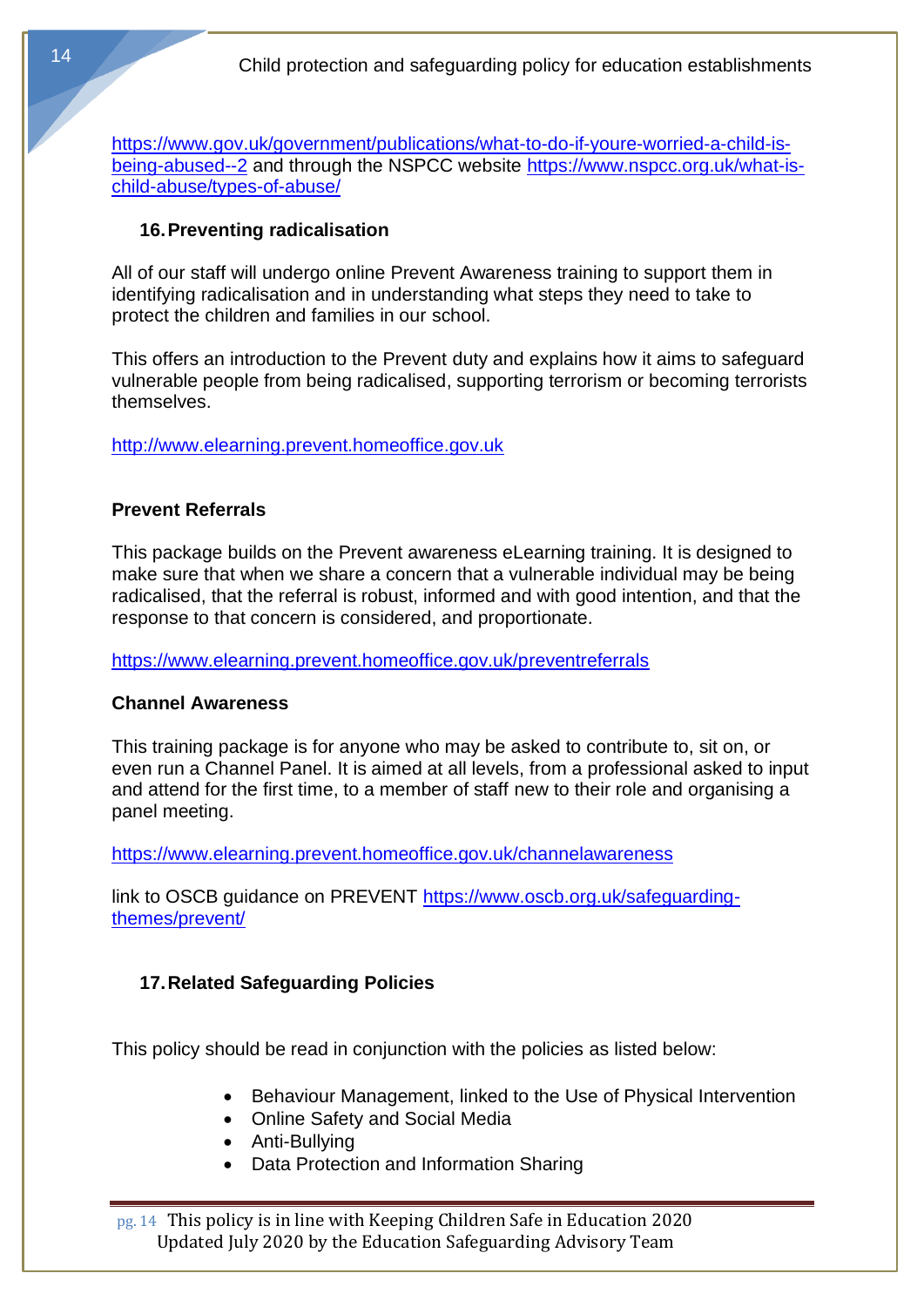- Image Use
- Relationship & Sex Education
- Personal and Intimate Care
- Health and Safety
- **Attendance**
- Risk Assessments (e.g. school trips, use of technology)
- First Aid and Accidents
- Staff Behaviour Policy (including Acceptable Use of Technology)
- Safer Recruitment
- Whistleblowing

#### **18.Policy review**

As a school, we review this policy at least annually in line with DfE, OSCB and OCC requirements and other relevant statutory guidance.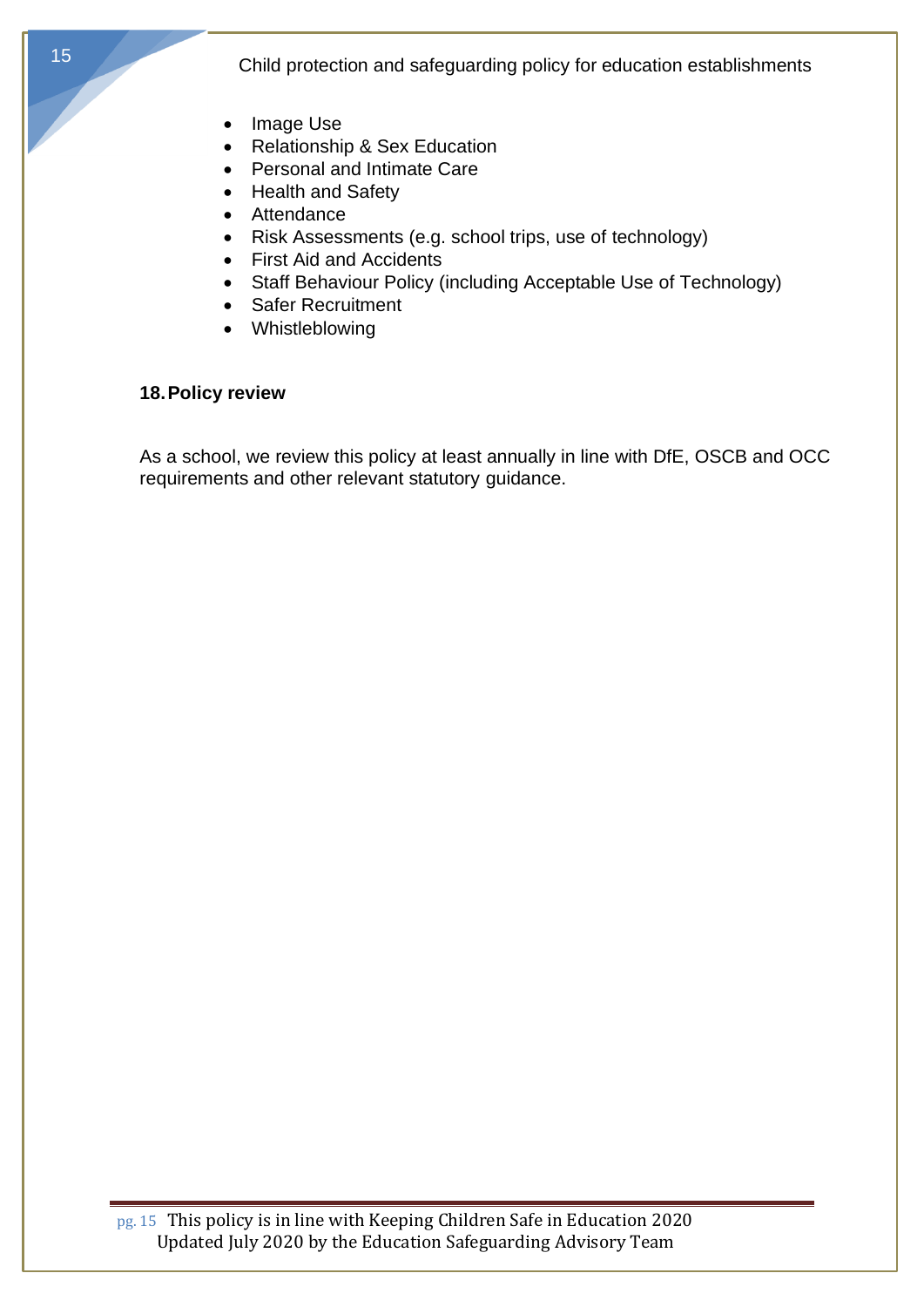# **Annex 1**

# **Roles and Responsibilities within Carfax College**

# **1) Staff responsibilities**

All staff have a key role to play in identifying concerns early and in providing help for children. To achieve this, they will:

- Establish and maintain an environment where children feel secure, are encouraged to talk and are listened to.
- Ensure children know that there are adults in the school who they can approach if they are worried or have concerns.
- Plan opportunities within the curriculum for children to develop the skills they need to recognise, assess and manage risk appropriately and keep themselves safe.
- Attend training in order to be aware of and alert to the signs of abuse.
- Maintain an attitude of "it could happen here" with regards to safeguarding.
- Record their concerns if they are worried that a child is being abused and report these to the DSL as soon as practical that day. If the DSL is not contactable immediately a DDSL should be informed.
- Be prepared to refer directly to Social Care, and the police if appropriate, if there is a risk of significant harm and the DSL or DDSL is not available.
- Follow the allegations procedures, as set out in this policy and KCSIE 2020, if the disclosure is an allegation against a member of staff.
- Follow the procedures set out by the Oxfordshire Safeguarding Children Board (OSCB) and take account of guidance issued by the DfE.
- Support pupils in line with their child protection plan.
- Treat information with confidentiality but never promising to 'keep a secret'.
- Notify the DSL or DDSL of any child on a child protection plan or child in need plan who has unexplained absence.
- Have an understanding of Early Help and be prepared to identify and support children who may benefit from early help.
- Liaise with other agencies that support pupils and provide early help.
- Ensure they know who the DSL and DDSL are and know how to contact them.
- Have an awareness of the Child Protection Policy, the Behaviour Policy, the Staff Behaviour Policy (or Code of Conduct), procedures relating to the safeguarding response for children who go missing from education and the role of the DSL
- Have an awareness of Mental Health problems and how in some cases an indicator of the child being at risk of harm.

# **2) Senior Management Team responsibilities**:

pg. 16 This policy is in line with Keeping Children Safe in Education 2020 Updated July 2020 by the Education Safeguarding Advisory Team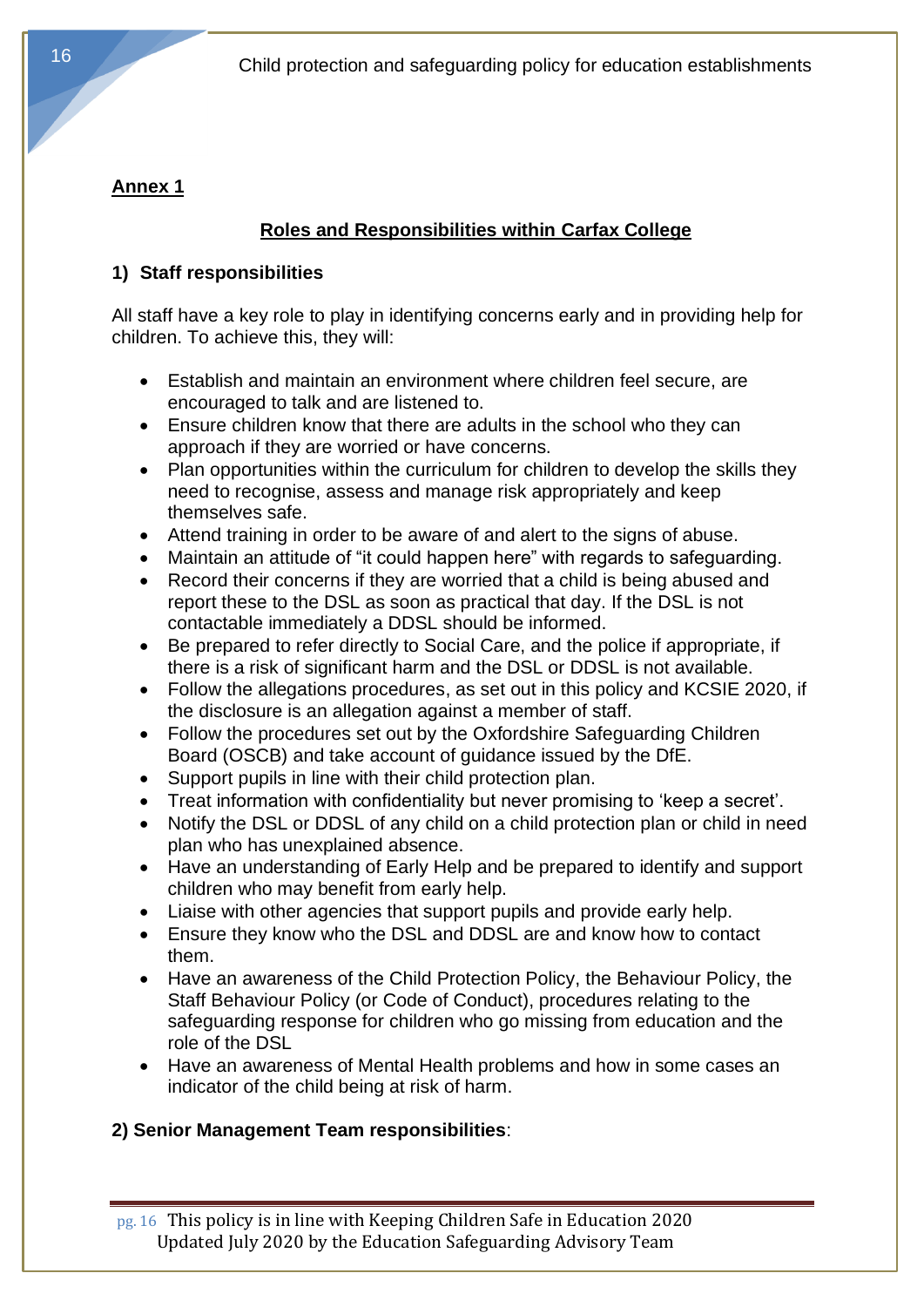- Contribute to inter-agency working in line with Working Together to Safeguard Children 2019 guidance.
- Provide a co-ordinated offer of early help when additional needs of children are identified.
- Ensure staff are alert to the various factors that can increase the need for early help as written in KCSIE 2020.
- Working with Children's Social Care, supporting their assessment and planning processes including the school's attendance at conference and core group meetings and the contribution of written reports for these meetings.
- Carry out tasks delegated by the governing body such as training of staff, safer recruitment and maintaining a single central register.
- Provide support and advice on all matters pertaining to safeguarding and child protection to all staff, regardless of their position within the school.
- Treat any information shared by staff or pupils with respect and follow agreed policies and procedures.
- Ensure that allegations or concerns against staff are dealt with in accordance with guidance from Department for Education (DfE) and the OSCB procedures.

# **3) Governing body responsibilities**

- Ensure the school has effective safeguarding policies and procedures including a Child Protection Policy, a Staff Behaviour Policy or Code of Conduct, a Behaviour Policy and a written response to children who go missing from education.
- Ensure OSCB is informed in line with local requirements about the discharge of duties via the annual safeguarding report that is returned to the Education Safeguarding Advisory Team.
- Ensure recruitment, selection and induction follows safer recruitment practice including all appropriate checks.
- Ensure allegations against staff are dealt with by the headteacher and that allegations against the headteacher are dealt with by the Chair of Governors.
- Ensure a member of the Senior Leadership Team is appointed as Designated Safeguarding Lead and has this recorded in their job description.
- Ensure staff have been trained appropriately and this is updated in line with guidance.
- Ensure any safeguarding deficiencies or weaknesses are remedied without delay.
- Ensure a nominated governor for safeguarding is identified.
- Ensure that children are taught about safeguarding, including online safety. This may include covering relevant issues for schools through Relationships Education (for all primary pupils) and Relationships and Sex Education (for all secondary pupils) and Health Education (for all pupils in state-funded schools) which will be compulsory from September 2020.

## **4) DSL responsibilities** *(to be read in conjunction with DSL role description in KCSiE)*

In addition to the role of all staff and the senior management team, the DSL will: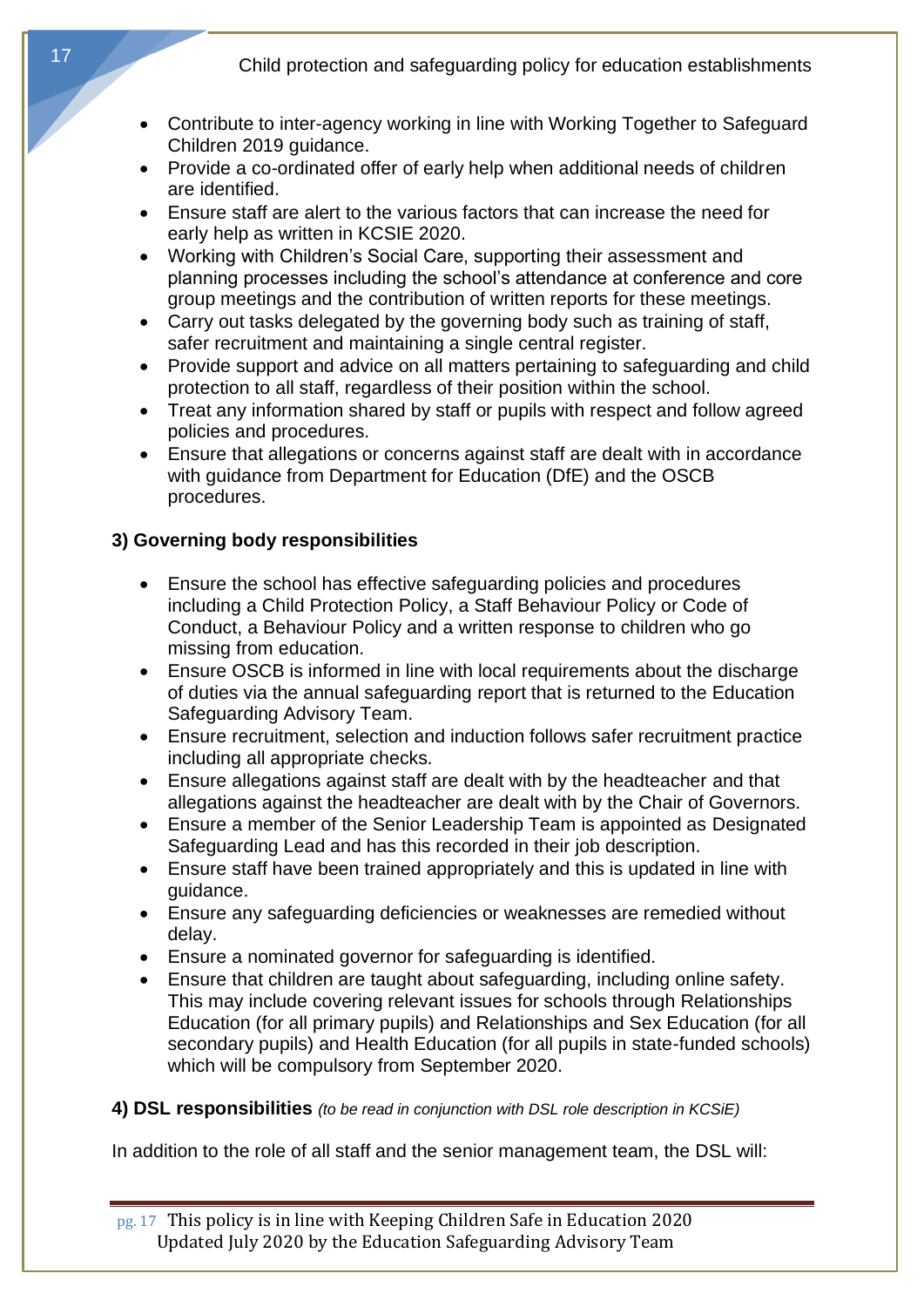- Refer cases to MASH, and the police where appropriate, in a timely manner avoiding any delay that could place the child at more risk.
- Assist the Governing Body in fulfilling its safeguarding responsibilities set out in legislation and statutory guidance.
- Attend appropriate training and demonstrate evidence of continuing professional development to carry out the role.
- Ensure every member of staff knows who the DSL and the DDSL are, have an awareness of the DSL role and know how to contact them.
- Ensure all staff and volunteers understand their responsibilities in being alert to the signs of abuse and responsibility for referring any concerns about a child to the DSL and concerns about an adult to the headteacher.
- Ensure whole school training occurs regularly, with at least annual updates so that staff and volunteers can fulfil their responsibilities knowledgeably.
- Ensure any members of staff joining the school outside the agreed training schedule receive induction prior to commencement of their duties.
- Keep records of child protection concerns securely and separately from the main pupil file and use these records to assess the likelihood of risk.
- Ensure that safeguarding records are transferred accordingly (separate from pupil files) and in a timely fashion when a child transfers school.
- Ensure that, where a pupil transfers school and is subject to a child protection plan or is a Child we care for, their information is passed to the new school immediately and that the child's social worker is informed. Consideration should be given to convening a transition meeting prior to moving, if the case is complex or on-going.
- Be aware of the training opportunities and information provided by OSCB to ensure staff are aware of the latest local guidance on safeguarding.
- Develop, implement and review procedures in the school that enable the identification and reporting of all cases, or suspected cases, of abuse.
- Meet any other expectations set out for DSLs in KCSIE 2020
- Help promote educational outcomes by sharing the information about the welfare, safeguarding and child protection issues that children, including children with a social worker, are experiencing, or have experienced, with teachers and school and college leadership staff.
- Work alongside and liaise with the Three Safeguarding Partners in line with Working together to Safeguard Children and NPCC. [When to call the police](https://www.npcc.police.uk/documents/Children%20and%20Young%20people/When%20to%20call%20the%20police%20guidance%20for%20schools%20and%20colleges.pdf)  [guidance](https://www.npcc.police.uk/documents/Children%20and%20Young%20people/When%20to%20call%20the%20police%20guidance%20for%20schools%20and%20colleges.pdf)

pg. 18 This policy is in line with Keeping Children Safe in Education 2020 Updated July 2020 by the Education Safeguarding Advisory Team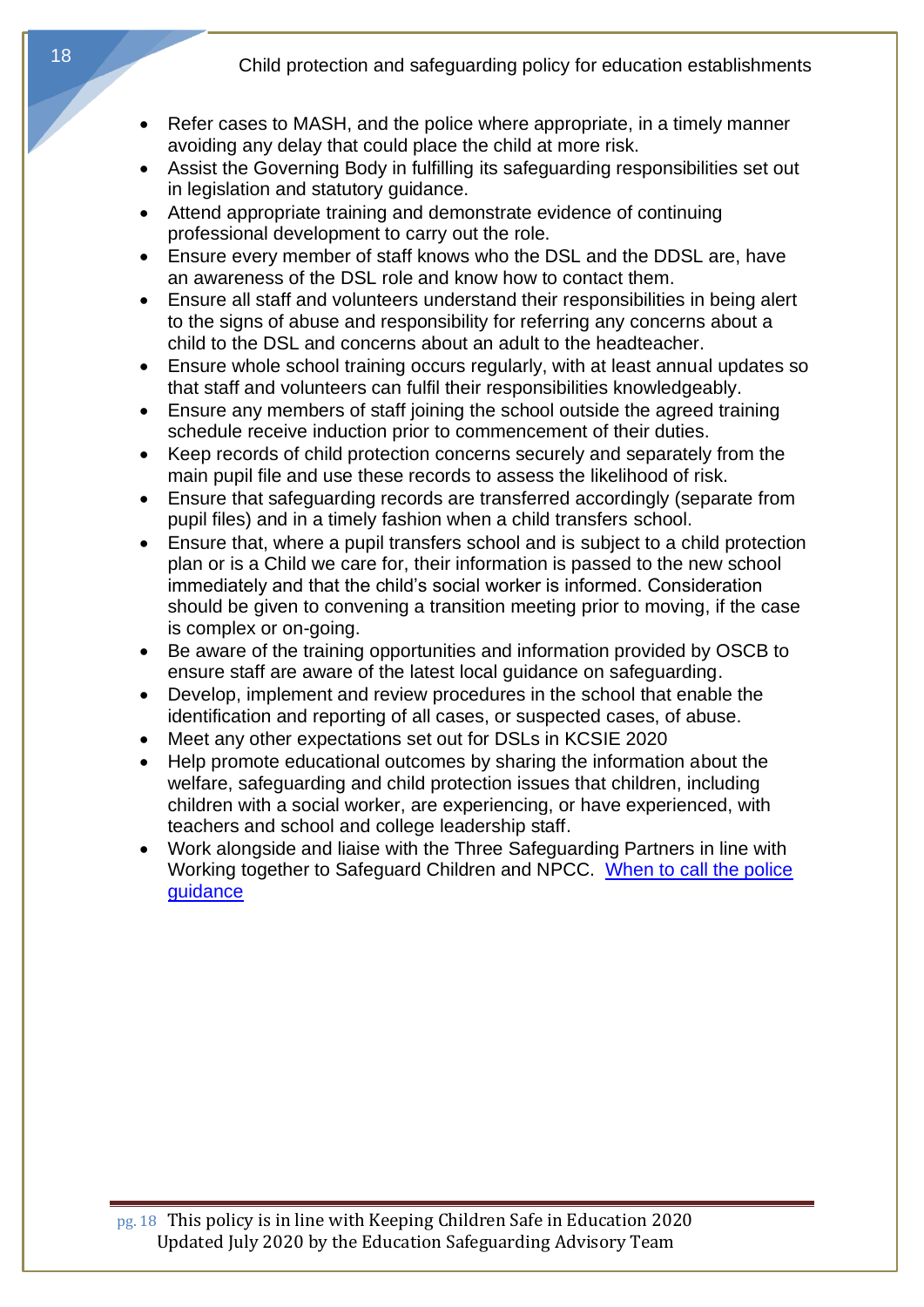# **ANNEX 2**

# **Dealing with disclosures**

## **All staff should ensure:**

A member of staff who is approached by a child should listen positively and try to reassure them. They cannot promise complete confidentiality and should explain that they may need to pass information to other professionals, to help keep the child or other children safe. The degree of confidentiality should always be governed by the need to protect the child.

Additional consideration needs to be given to children with communication difficulties and for those whose preferred language is not English. It is important to communicate with them in a way that is appropriate to their age, understanding and preference.

All staff should know who the DSL is and who to approach if the DSL is unavailable. Ultimately, all staff have the right to make a referral to the police or social care directly and should do this if, for whatever reason, there are difficulties following the agreed protocol, e.g. they are the only adult on the school premises at the time and have concerns about sending a child home.

## **Guiding principles: the seven R's:**

## **Receive**

- Listen to what is being said, without displaying shock or disbelief
- Accept what is said and take it seriously
- Make a note of what has been said as soon as practicable

## **Reassure**

- Reassure the pupil, but only so far as is honest and reliable
- Don't make promises you may not be able to keep e.g. 'I'll stay with you' or 'everything will be alright now' or 'I'll keep this confidential'
- Do reassure e.g. you could say: 'I believe you', 'I am glad you came to me', 'I am sorry this has happened'. 'We are going to do something together to get help'

## **Respond**

• Respond to the pupil only as far as is necessary for you to establish whether or not you need to refer this matter, but do not interrogate for full details

pg. 19 This policy is in line with Keeping Children Safe in Education 2020 Updated July 2020 by the Education Safeguarding Advisory Team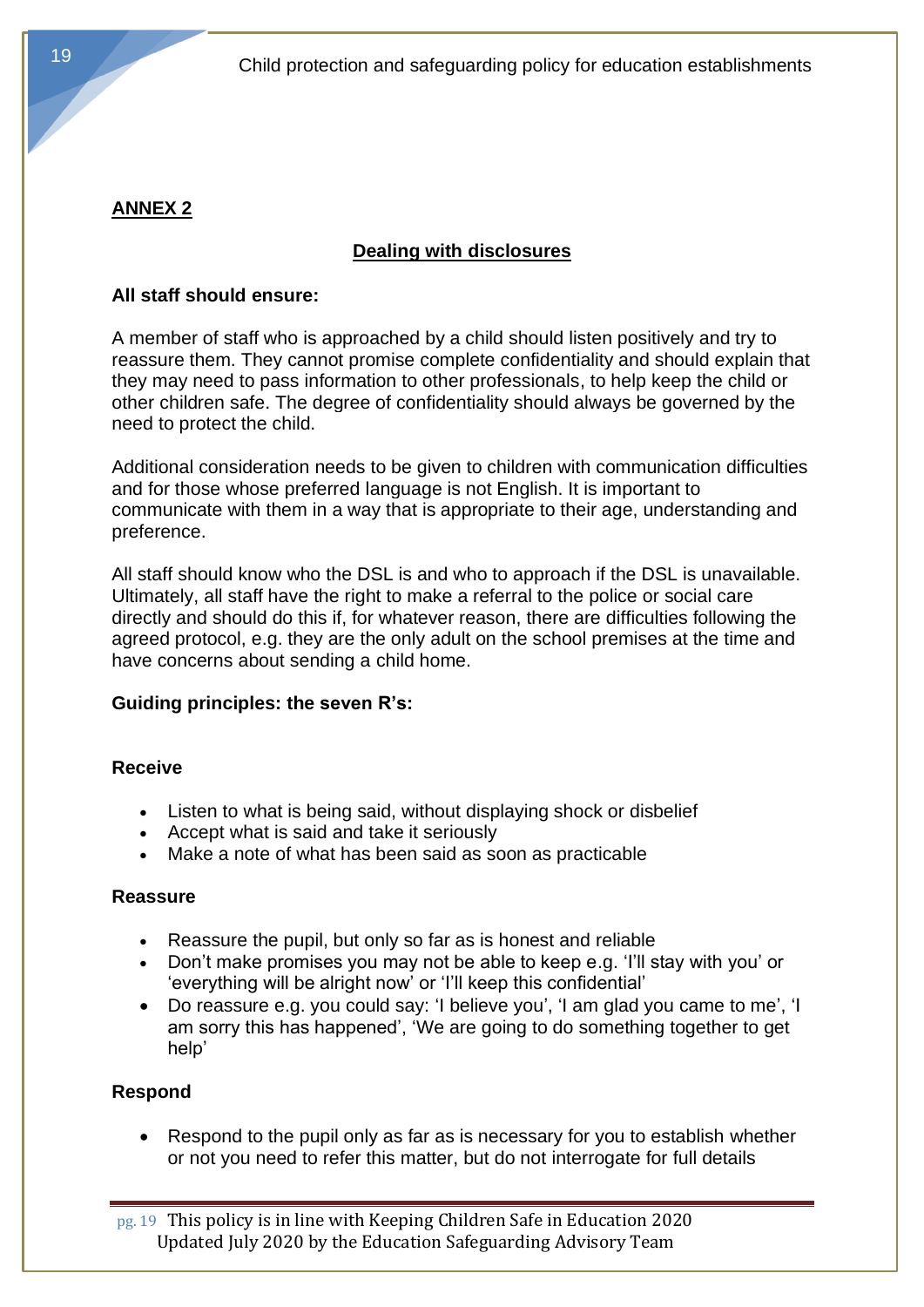- Do not ask 'leading' questions i.e. 'did he touch your private parts?' or 'did she hurt you?' Such questions may invalidate your evidence (and the child's) in any later prosecution in court
- Do not ask the child why something has happened.
- Do not criticise the alleged perpetrator; the pupil may care about him/her, and reconciliation may be possible
- Do not ask the pupil to repeat it all for another member of staff. Explain what you have to do next and whom you have to talk to. Reassure the pupil that it will be a senior member of staff

## **Report**

- Share concerns with the DSL as soon as possible by reporting a concern on the safeguarding software, or asking the front office to put you in touch with the DSL.
- If you are not able to contact your DSL or the Deputy, and the child is at risk of immediate harm, contact the children's services department directly

## **Record**

- If possible, make some very brief notes at the time, and record them as soon as possible.
- Keep your original notes on file
- Record the date, time, place, persons present and noticeable nonverbal behaviour, and the words used by the child. If the child uses sexual 'pet' words, record the actual words used, rather than translating them into 'proper' words
- Complete a body map to indicate the position of any noticeable bruising
- Record facts and observable things, rather than your 'interpretations' or 'assumptions'

#### **Remember**

- Support the child: listen, reassure, and be available
- Complete confidentiality is essential. Share your knowledge only with appropriate professional colleagues
- Try to get some support for yourself if you need it

## **Review processes (led by DSL)**

- Has the action taken provided good outcomes for the child?
- Did the procedure work?
- Were any deficiencies or weaknesses identified in the procedure? Have these been remedied?
- Is further training required?

pg. 20 This policy is in line with Keeping Children Safe in Education 2020 Updated July 2020 by the Education Safeguarding Advisory Team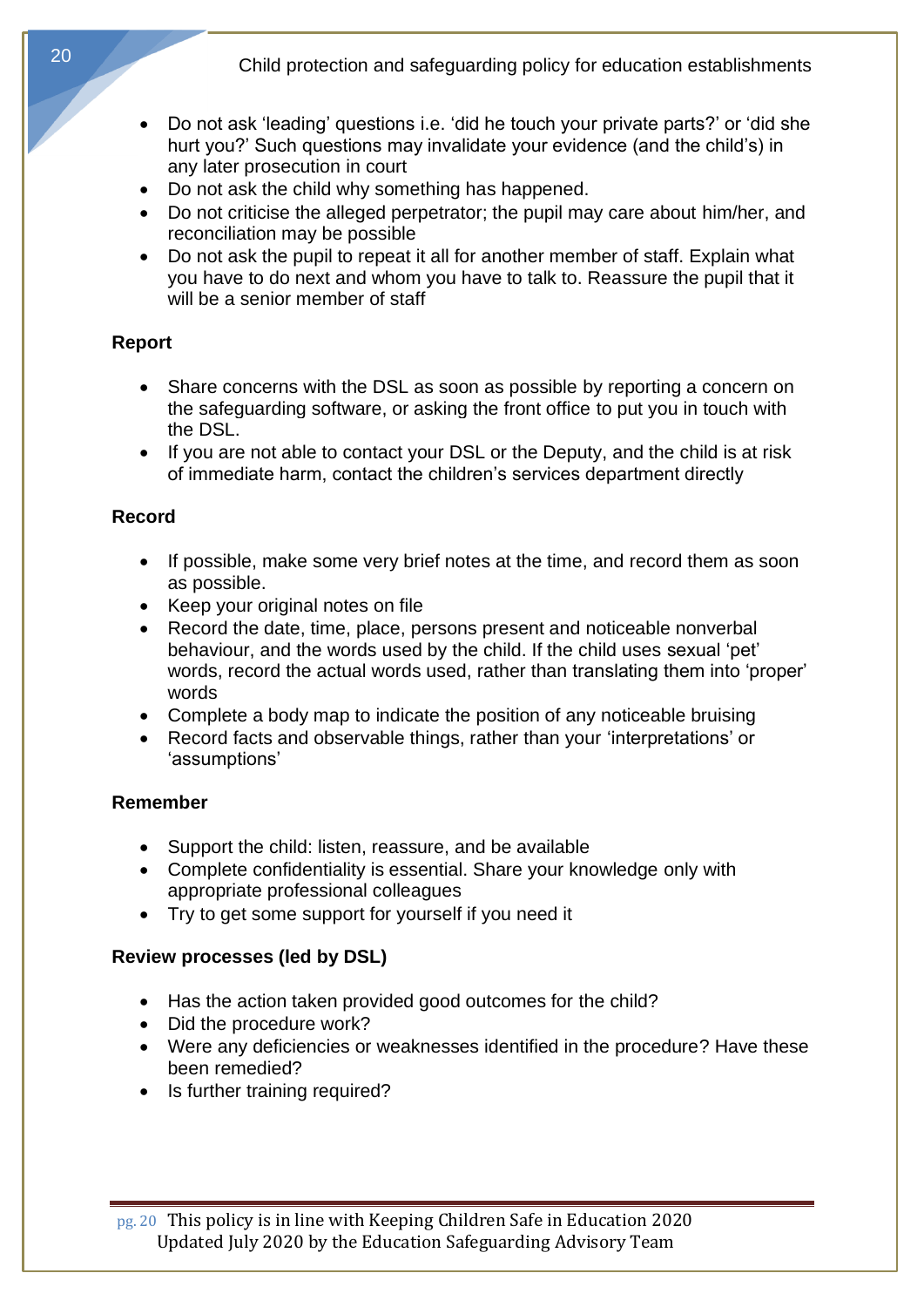# **Annex 3**

# **Abuse and Neglect**

Knowing what to look for is vital to the early identification of abuse and neglect. **All** staff should be aware of indicators of abuse and neglect so that they are able to identify cases of children who may be in need of help or protection. If staff are unsure, they should **always** speak to the designated safeguarding lead (or deputy).

**All** school and college staff should be aware that abuse, neglect and safeguarding issues are rarely stand-alone events that can be covered by one definition or label. In most cases, multiple issues will overlap with one another.

## **Definitions and Indicators of abuse and neglect**

**Abuse**: a form of maltreatment of a child. Somebody may abuse or neglect a child by inflicting harm or by failing to act to prevent harm. Children may be abused in a family or in an institutional or community setting by those known to them or, more rarely, by others. Abuse can take place wholly online, or technology may be used to facilitate offline abuse. Children may be abused by an adult or adults or by another child or children.

**Physical abuse**: a form of abuse which may involve hitting, shaking, throwing, poisoning, burning or scalding, drowning, suffocating or otherwise causing physical harm to a child. Physical harm may also be caused when a parent or carer fabricates the symptoms of, or deliberately induces, illness in a child.

# **Indicators of physical abuse / factors that should increase concern**

- Multiple bruising or bruises and scratches (especially on the head and face)
- Clusters of bruises  $-e.g.,$  fingertip bruising (caused by being grasped)
- Bruises around the neck and behind the ears the most common abusive injuries are to the head
- Bruises on the back, chest, buttocks, or on the inside of the thighs
- Marks indicating injury by an instrument e.g., linear bruising (stick), parallel bruising (belt), marks of a buckle
- Bite marks
- Deliberate burning may also be indicated by the pattern of an instrument or object – e.g., electric fire, cooker, cigarette
- Scalds with upward splash marks or *tide marks*
- Untreated injuries
- Recurrent injuries or burns
- Bald patches.

pg. 21 This policy is in line with Keeping Children Safe in Education 2020 Updated July 2020 by the Education Safeguarding Advisory Team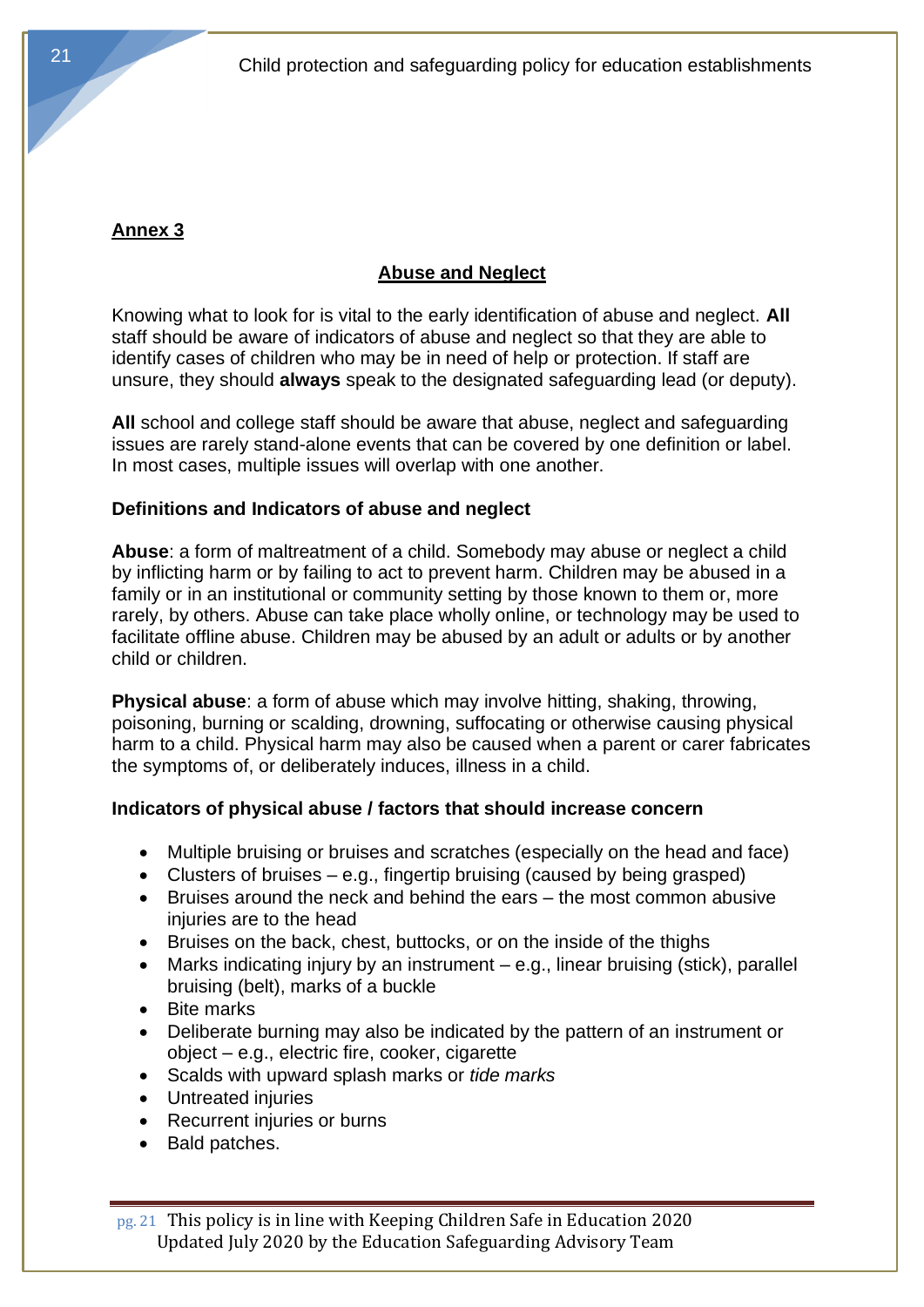**In the social context of the school, it is normal to ask about a noticeable injury. The response to such an enquiry is generally light-hearted and detailed. So, most of all, concern should be increased when:** 

- the explanation given does not match the injury
- the explanation uses words or phrases that do not match the vocabulary of the child (adult words)
- no explanation is forthcoming
- the child (or the parent/carer) is secretive or evasive
- the injury is accompanied by allegations of abuse or assault

#### **You should be concerned if the child or young person:**

- is reluctant to have parents/carers contacted
- runs away or shows fear of going home
- is aggressive towards themselves or others
- flinches when approached or touched
- is reluctant to undress to change clothing for sport
- wears long sleeves during hot weather
- is unnaturally compliant in the presence of parents/carers.
- has a fear of medical help or attention
- admits to a punishment that appears excessive.

Link to OSCB guidance on physical abuse [https://www.oscb.org.uk/safeguarding](https://www.oscb.org.uk/safeguarding-themes/physical-abuse/)[themes/physical-abuse/](https://www.oscb.org.uk/safeguarding-themes/physical-abuse/)

**Emotional abuse**: the persistent emotional maltreatment of a child such as to cause severe and adverse effects on the child's emotional development. It may involve conveying to a child that they are worthless or unloved, inadequate, or valued only insofar as they meet the needs of another person. It may include not giving the child opportunities to express their views, deliberately silencing them or 'making fun' of what they say or how they communicate. It may feature age or developmentally inappropriate expectations being imposed on children. These may include interactions that are beyond a child's developmental capability as well as overprotection and limitation of exploration and learning or preventing the child from participating in normal social interaction. It may involve seeing or hearing the illtreatment of another. It may involve serious bullying (including cyberbullying), causing children frequently to feel frightened or in danger, or the exploitation or corruption of children. Some level of emotional abuse is involved in all types of maltreatment of a child, although it may occur alone.

## **Indicators of emotional abuse**

#### **Developmental issues**

- Delays in physical, mental and emotional development
- Poor school performance
- Speech disorders, particularly sudden disorders or changes.

## **Behaviour**

pg. 22 This policy is in line with Keeping Children Safe in Education 2020 Updated July 2020 by the Education Safeguarding Advisory Team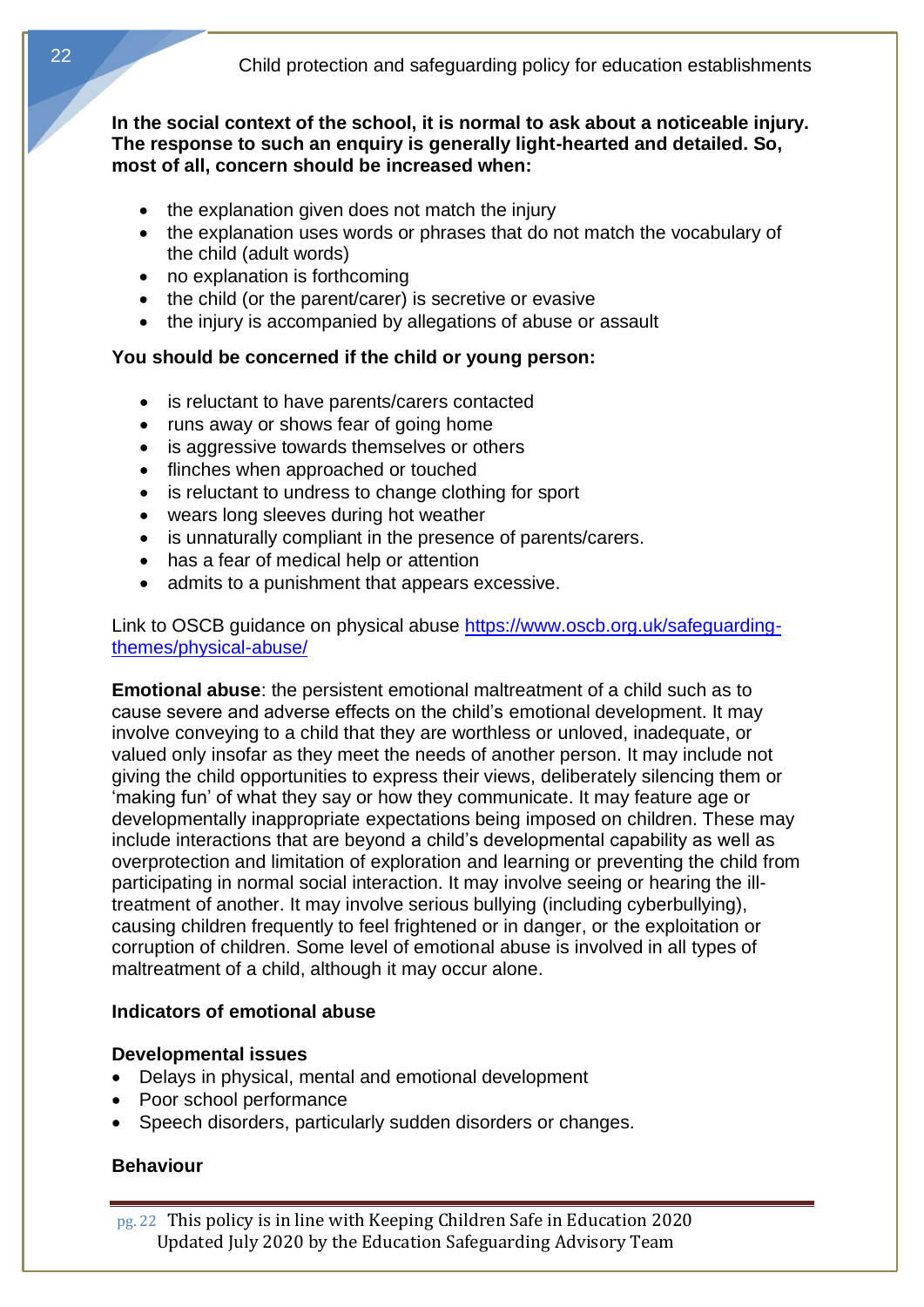- Acceptance of punishment which appears excessive
- Over-reaction to mistakes
- Continual self-deprecation (I'm stupid, ugly, worthless etc)
- Neurotic behaviour (such as rocking, hair-twisting, thumb-sucking)
- Self-mutilation
- Suicide attempts
- Drug/solvent abuse
- Running away
- Compulsive stealing, scavenging
- Acting out
- Poor trust in significant adults
- Regressive behaviour e.g., wetting
- Eating disorders
- Destructive tendencies
- Neurotic behaviour
- Arriving early at school, leaving late

## **Social issues**

- Withdrawal from physical contact
- Withdrawal from social interaction
- Over-compliant behaviour
- Insecure, clinging behaviour
- Poor social relationships

# **Emotional responses**

- Extreme fear of new situations
- Inappropriate emotional responses to painful situations ("I deserve this")
- Fear of parents being contacted
- Self-disgust
- Low self-esteem
- Unusually fearful with adults
- Lack of concentration, restlessness, aimlessness
- Extremes of passivity or aggression

Most harm is produced in *low warmth, high criticism* homes, not from single incidents.

Emotional abuse is difficult to define, identify/recognise and/or prove. Emotional abuse is chronic and cumulative and has a long-term impact.

It is sometimes possible to spot emotionally abusive behavior from parents and car/ers to their children, by the way that the adults are speaking to, or behaving towards children. An appropriate challenge or intervention could affect positive change and prevent more intensive work being carried out later on.

Link to OSCB guidance on emotional abuse [https://www.oscb.org.uk/safeguarding](https://www.oscb.org.uk/safeguarding-themes/emotional-abuse/)[themes/emotional-abuse/](https://www.oscb.org.uk/safeguarding-themes/emotional-abuse/)

Link to OSCB guidance on Domestic Abuse [https://www.oscb.org.uk/safeguarding](https://www.oscb.org.uk/safeguarding-themes/domestic-abuse/)[themes/domestic-abuse/](https://www.oscb.org.uk/safeguarding-themes/domestic-abuse/)

pg. 23 This policy is in line with Keeping Children Safe in Education 2020 Updated July 2020 by the Education Safeguarding Advisory Team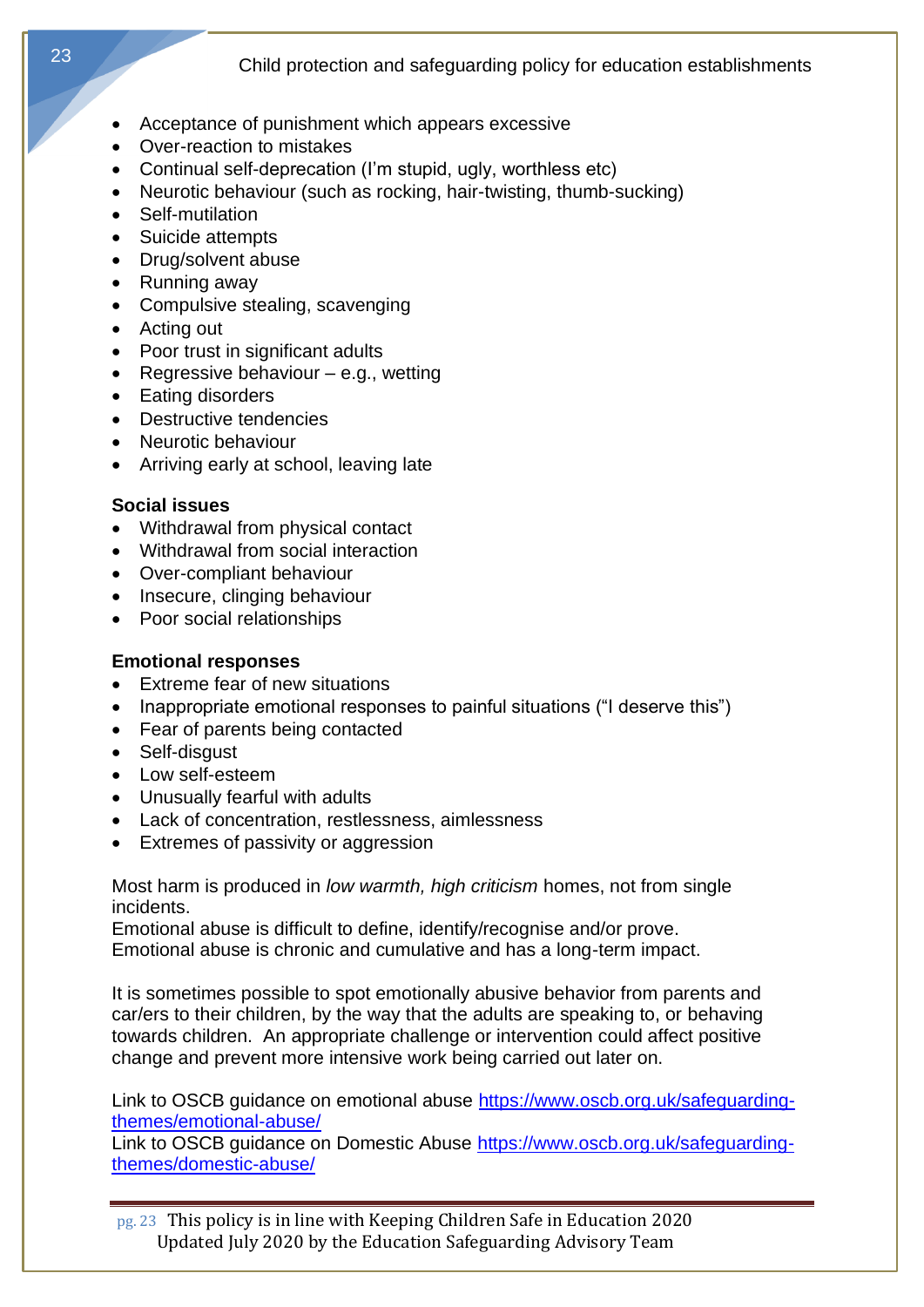**Sexual abuse**: involves forcing or enticing a child or young person to take part in sexual activities, not necessarily involving a high level of violence, whether or not the child is aware of what is happening. The activities may involve physical contact, including assault by penetration (for example rape or oral sex) or non-penetrative acts such as masturbation, kissing, rubbing and touching outside of clothing. They may also include non-contact activities, such as involving children in looking at, or in the production of, sexual images, watching sexual activities, encouraging children to behave in sexually inappropriate ways, or grooming a child in preparation for abuse. Sexual abuse can take place online, and technology can be used to facilitate offline abuse. Sexual abuse is not solely perpetrated by adult males. Women can also commit acts of sexual abuse, as can other children. The sexual abuse of children by other children is a specific safeguarding issue in education see ANNEX 4.

## **Characteristics of child sexual abuse:**

- it is often planned and systematic people do not sexually abuse children by accident, though sexual abuse can be opportunistic
- grooming the child people who abuse children take care to choose a vulnerable child and often spend time making them dependent
- grooming the child's environment abusers try to ensure that potential adult protectors (parents and other carers especially) are not suspicious of their motives.

Most people who sexually abuse children are men, but some women sexually abuse too.

## **Indicators of sexual abuse**

#### **Physical observations**

- Damage to genitalia, anus or mouth
- Sexually transmitted diseases
- Unexpected pregnancy, especially in very young girls
- Soreness in genital area, anus or mouth and other medical problems such as chronic itching
- Unexplained recurrent urinary tract infections and discharges or abdominal pain

#### **Behavioural observations**

- Sexual knowledge inappropriate for age
- Sexualised behaviour or affection inappropriate for age
- Sexually provocative behaviour/promiscuity
- Hinting at sexual activity. Inexplicable decline in school performance
- Depression or other sudden apparent changes in personality as becoming insecure or clinging
- Lack of concentration, restlessness, aimlessness
- Socially isolated or withdrawn
- Overly compliant behaviour
- Acting out, aggressive behaviour
- Poor trust or fear concerning significant adults

pg. 24 This policy is in line with Keeping Children Safe in Education 2020 Updated July 2020 by the Education Safeguarding Advisory Team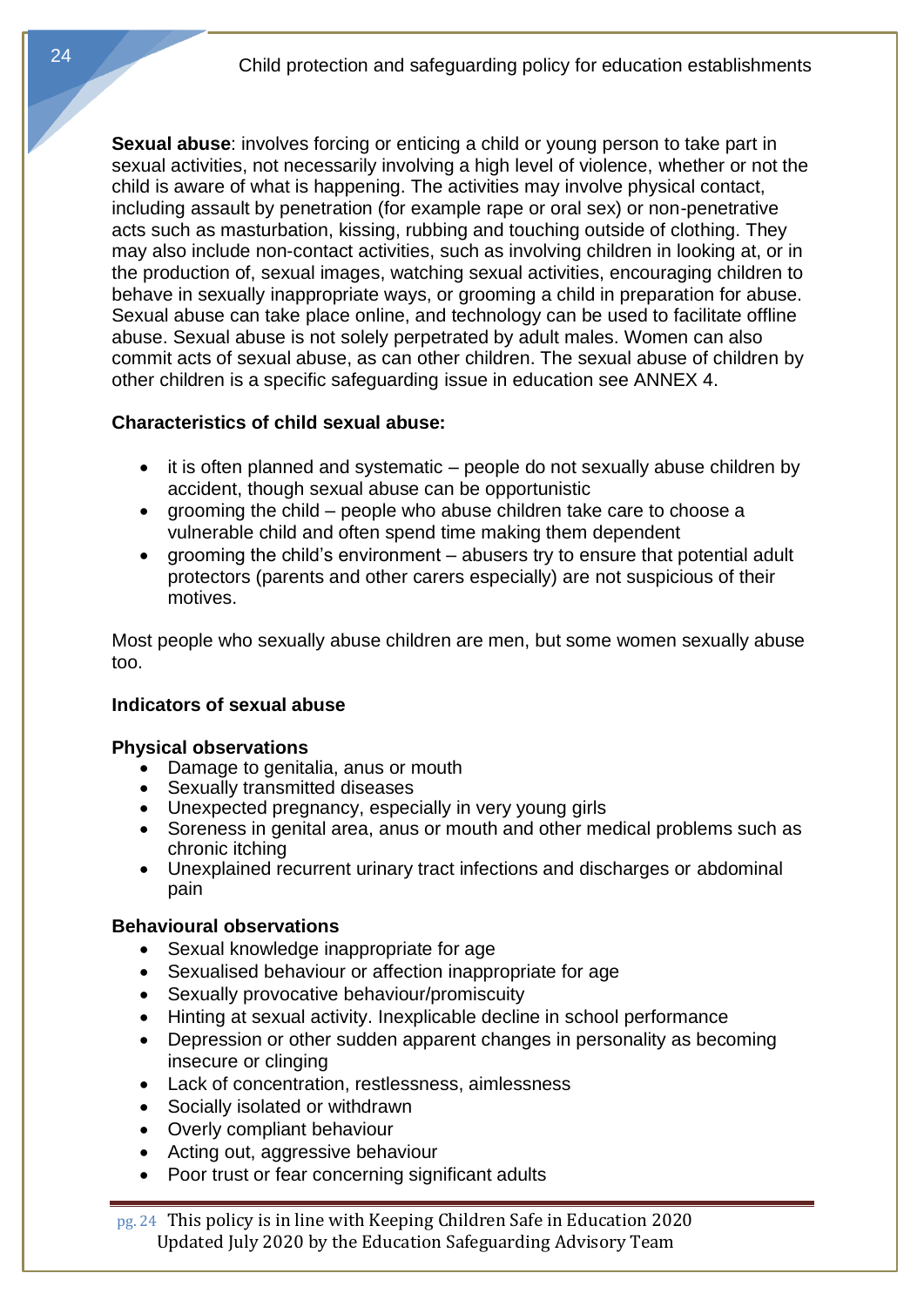- Regressive behaviour,
- Onset of wetting, by day or night; nightmares
- Onset of insecure, clinging behaviour
- Arriving early at school, leaving late, running away from home
- Suicide attempts, self-mutilation, self-disgust
- Suddenly drawing sexually explicit pictures
- Eating disorders or sudden loss of appetite or compulsive eating
- Regressing to younger behaviour patterns such as thumb sucking or bringing out discarded cuddly toys
- Become worried about clothing being removed

Link to OSCB guidance on sexual abuse [https://www.oscb.org.uk/safeguarding](https://www.oscb.org.uk/safeguarding-themes/sexual-abuse/)[themes/sexual-abuse/](https://www.oscb.org.uk/safeguarding-themes/sexual-abuse/)

**Neglect**: the persistent failure to meet a child's basic physical and/or psychological needs, likely to result in the serious impairment of the child's health or development. Neglect may occur during pregnancy, for example, as a result of maternal substance abuse. Once a child is born, neglect may involve a parent or carer failing to: provide adequate food, clothing and shelter (including exclusion from home or abandonment); protect a child from physical and emotional harm or danger; ensure adequate supervision (including the use of inadequate care-givers); or ensure access to appropriate medical care or treatment. It may also include neglect of, or unresponsiveness to, a child's basic emotional needs.

#### **NSPCC research has highlighted the following examples of the neglect of children under 12:**

- frequently going hungry
- frequently having to go to school in dirty clothes
- regularly having to look after themselves because of parents being away or having problems such as drug or alcohol misuse
- 
- 
- not being taken to the doctor when ill
- not receiving dental care.

Neglect is a difficult form of abuse to recognise and is often seen as less serious than other categories. It is, however, very damaging: children who are neglected often develop more slowly than others and may find it hard to make friends and fit in with their peer group.

Neglect is often noticed at a stage when it does not pose a risk to the child. The duty to safeguard and promote the welfare of children (*What to do if You're Worried a Child is Being Abused* DfE 2015) would suggest that an appropriate intervention or conversation at this early stage can address the issue and prevent a child continuing to suffer until it reaches a point when they are at risk of harm or in significant need.

Link to the OSCBB guidance on Neglect : [http://www.oscb.org.uk/safeguarding](http://www.oscb.org.uk/safeguarding-themes/neglect/)[themes/neglect/](http://www.oscb.org.uk/safeguarding-themes/neglect/) the OSCB have also created a neglect toolkit:

- 
- 
- being abandoned or deserted
- living at home in dangerous physical conditions

25

pg. 25 This policy is in line with Keeping Children Safe in Education 2020 Updated July 2020 by the Education Safeguarding Advisory Team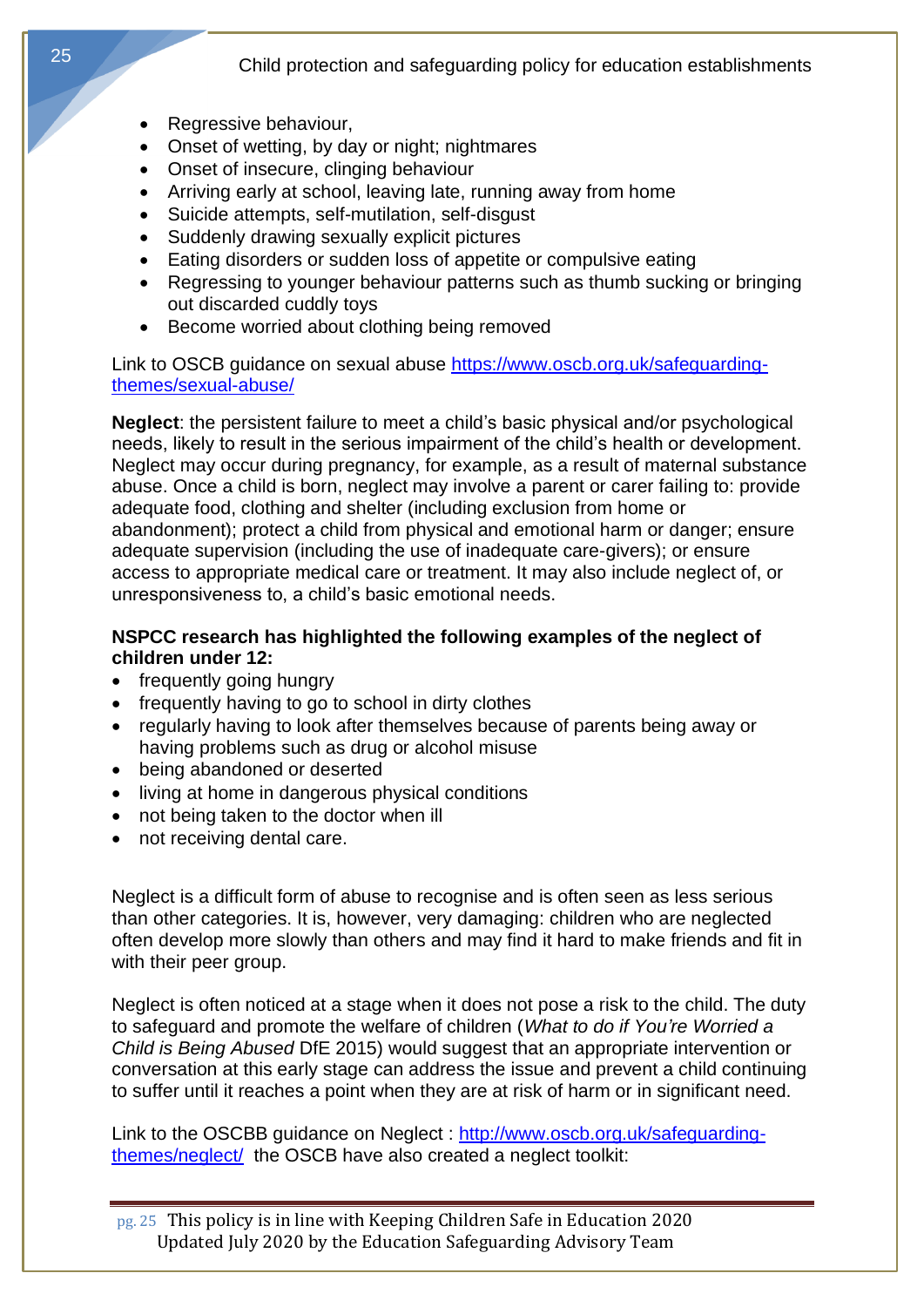[https://www.oscb.org.uk/wp-content/uploads/2019/07/Child-care-and-development](https://www.oscb.org.uk/wp-content/uploads/2019/07/Child-care-and-development-checklist-neglect-toolkit-2019-update.docx)[checklist-neglect-toolkit-2019-update.docx](https://www.oscb.org.uk/wp-content/uploads/2019/07/Child-care-and-development-checklist-neglect-toolkit-2019-update.docx)

Neglect is often linked to other forms of abuse, so any concerns school staff have should at least be discussed with the DSL.

## **Indicators of neglect**

The following is a summary of some of the indicators that may suggest a child is being abused or is at risk of harm. It is important to recognise that indicators alone cannot confirm whether a child is being abused. Each child should be seen in the context of their family and wider community and a proper assessment carried out by appropriate persons. What is important to keep in mind is that if you feel unsure or concerned, do something about it. Don't keep it to yourself. The OSCB neglect toolkit provides a more detailed list of indicators of neglect and is available to all staff

## **Physical indicators of neglect**

- Constant hunger and stealing food
- Poor personal hygiene unkempt, dirty or smelly
- Underweight
- Dress unsuitable for weather
- Poor state of clothing
- Illness or injury untreated

# **Behavioural indicators of neglect**

- Constant tiredness
- Frequent absence from school or lateness
- Missing medical appointments
- Isolated among peers
- Frequently unsupervised
- Stealing or scavenging, especially food

# **ANNEX 4**

## **Peer on peer abuse**

**All** staff should be aware that children can abuse other children (often referred to as peer on peer abuse). This is most likely to include, but may not be limited to:

- bullying (including cyberbullying);
- physical abuse such as hitting, kicking, shaking, biting, hair pulling, or otherwise
- causing physical harm;
- sexual violence, such as rape, assault by penetration and sexual assault
- sexual harassment, such as sexual comments, remarks, jokes and online sexual harassment, which may be stand-alone or part of a broader pattern of abuse;
- up skirting, which typically involves taking a picture under a person's clothing without them knowing, with the intention of viewing their genitals or buttocks to obtain sexual gratification, or cause the victim humiliation, distress or alarm;

pg. 26 This policy is in line with Keeping Children Safe in Education 2020 Updated July 2020 by the Education Safeguarding Advisory Team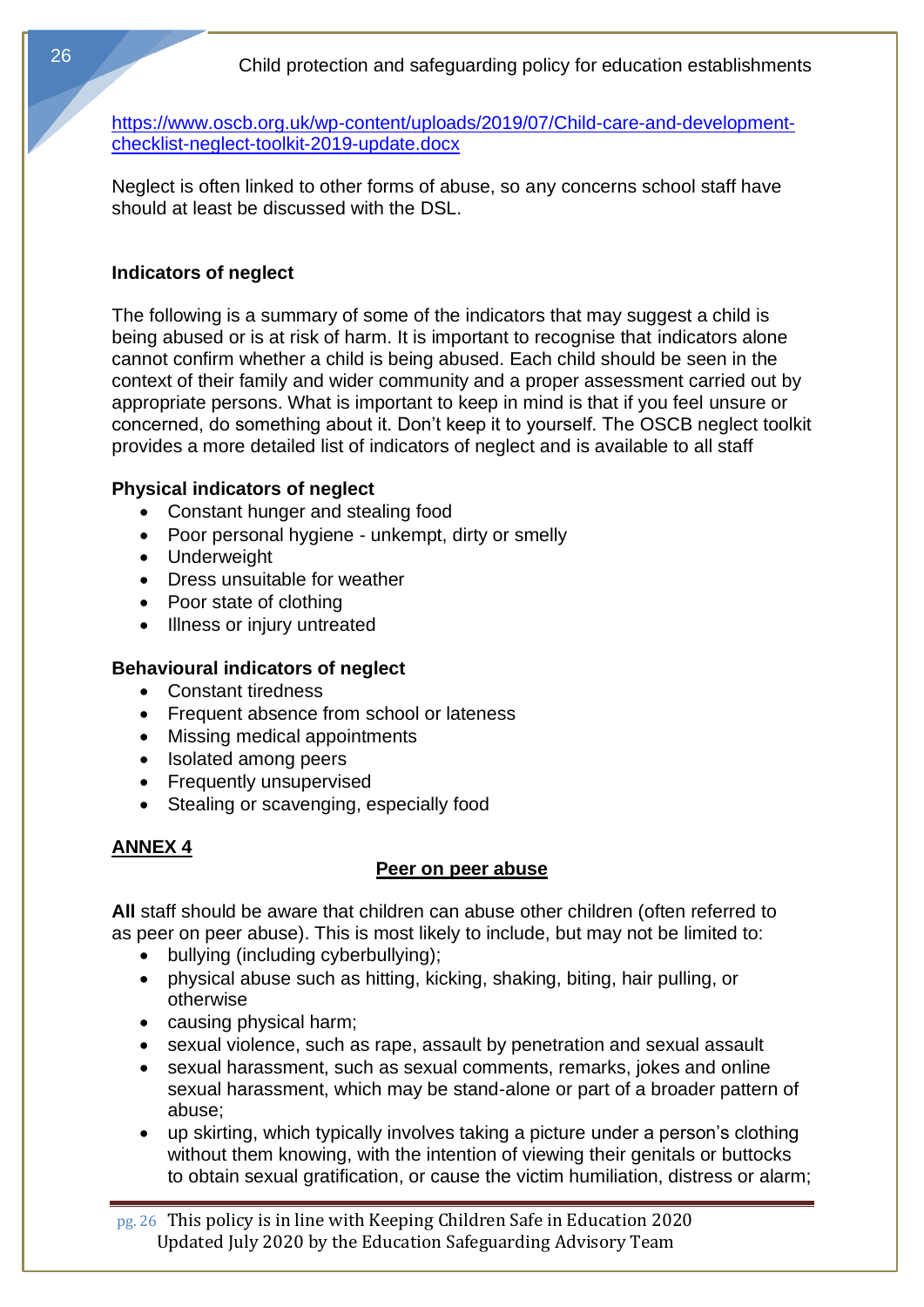- sexting (also known as youth produced sexual imagery); and
- initiation/hazing type violence and rituals.

All staff should be clear as to the school's or college's policy and procedures with regards to peer on peer abuse.

#### **Sexual violence and sexual harassment between children**

Our school follows the DFE policy on sexual violence and sexual harassment between children in schools and colleges. [https://www.gov.uk/government/publications/sexual-violence-and-sexual](https://www.gov.uk/government/publications/sexual-violence-and-sexual-harassment-between-children-in-schools-and-colleges)[harassment-between-children-in-schools-and-colleges](https://www.gov.uk/government/publications/sexual-violence-and-sexual-harassment-between-children-in-schools-and-colleges)

Sexual violence and sexual harassment can occur between two children of any age and sex. It can also occur through a group of children sexually assaulting or sexually harassing a single child or group of children.

Children who are victims of sexual violence and sexual harassment will likely find the experience stressful and distressing. This will, in all likelihood, adversely affect their educational attainment as well as their emotional well-being. Sexual violence and sexual harassment exist on a continuum and may overlap; they can occur online and offline (both physically and verbally) and are never acceptable. It is important that all victims are taken seriously and offered appropriate support.

Reports of sexual violence and sexual harassment are extremely complex to manage. It is essential that victims are protected, offered appropriate support and every effort is made to ensure their education is not disrupted. It is also important that other children, adult students and school and college staff are supported and protected as appropriate.

Our school also uses the Brooks sexual behaviours traffic light tool.

"The tool uses a traffic light system to categorise the sexual behaviours of young people and is designed to help professionals:

- Make decisions about safeguarding children and young people
- Assess and respond appropriately to sexual behaviour in children and young people
- Understand healthy sexual development and distinguish it from harmful behaviour"

<https://bflscb.org.uk/wp-content/uploads/sexual-behaviours-traffic-light-tool.pdf>

**ANNEX 5**

**Online Safety**

pg. 27 This policy is in line with Keeping Children Safe in Education 2020 Updated July 2020 by the Education Safeguarding Advisory Team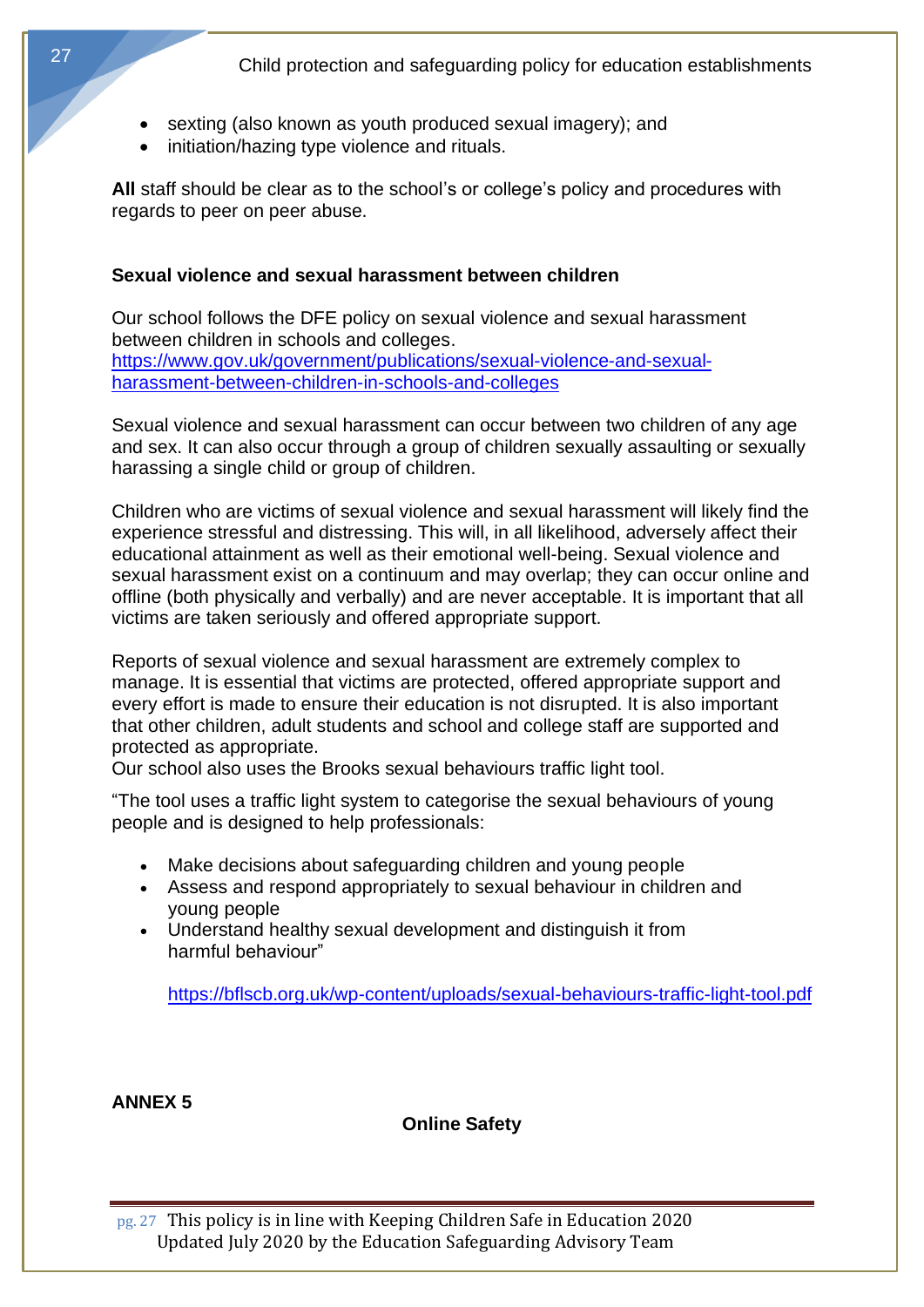- It is recognised by Carfax College that the use of technology presents challenges and risks to children and adults both inside and outside of school.
- The DSL has overall responsibility for online safeguarding within the school.
- Carfax College identifies that the issues can be broadly categorised into three areas of risk:
	- o **content:** being exposed to illegal, inappropriate or harmful material
	- o **contact:** being subjected to harmful online interaction with other users
	- o **conduct:** personal online behaviour that increases the likelihood of, or causes, harm.
- The DSL and leadership team have read annex C regarding Online Safety within 'Keeping Children Safe in Education' 2020.
- Carfax College recognises the specific risks that can be posed by mobile phones and cameras and in accordance with KCSIE 2020 and has appropriate policies in place that are shared and understood by all members of the school community. Further information about specific approaches relating to this can be found in the schools **e-safety** which can be found on our website.
- As schools and colleges increasingly work online, it is essential that children are safeguarded from potentially harmful and inappropriate online material Carfax College will ensure that appropriate filtering and monitoring systems are in place when pupils and staff access school systems and internet provision.
- Carfax College acknowledges that whilst filtering and monitoring is an important part of schools online safety responsibilities, it is only one part of our approach to online safety. Pupils and adults may have access to systems external to the school control such as mobile phones and other internet enabled devices and technology and where concerns are identified appropriate action will be taken.
- Carfax College acknowledge where children are being asked to learn online at home the department has provided advice to support schools and colleges do so safely. Please see Annex 9 (Covid-19) for guidance on Virtual Lessons.

Carfax College will ensure a comprehensive whole school curriculum response is in place to enable all pupils to learn about and manage online risks effectively and will support parents and the wider school community (including all members of staff) to become aware and alert to the need to keep children safe online.

#### **ANNEX 6**

pg. 28 This policy is in line with Keeping Children Safe in Education 2020 Updated July 2020 by the Education Safeguarding Advisory Team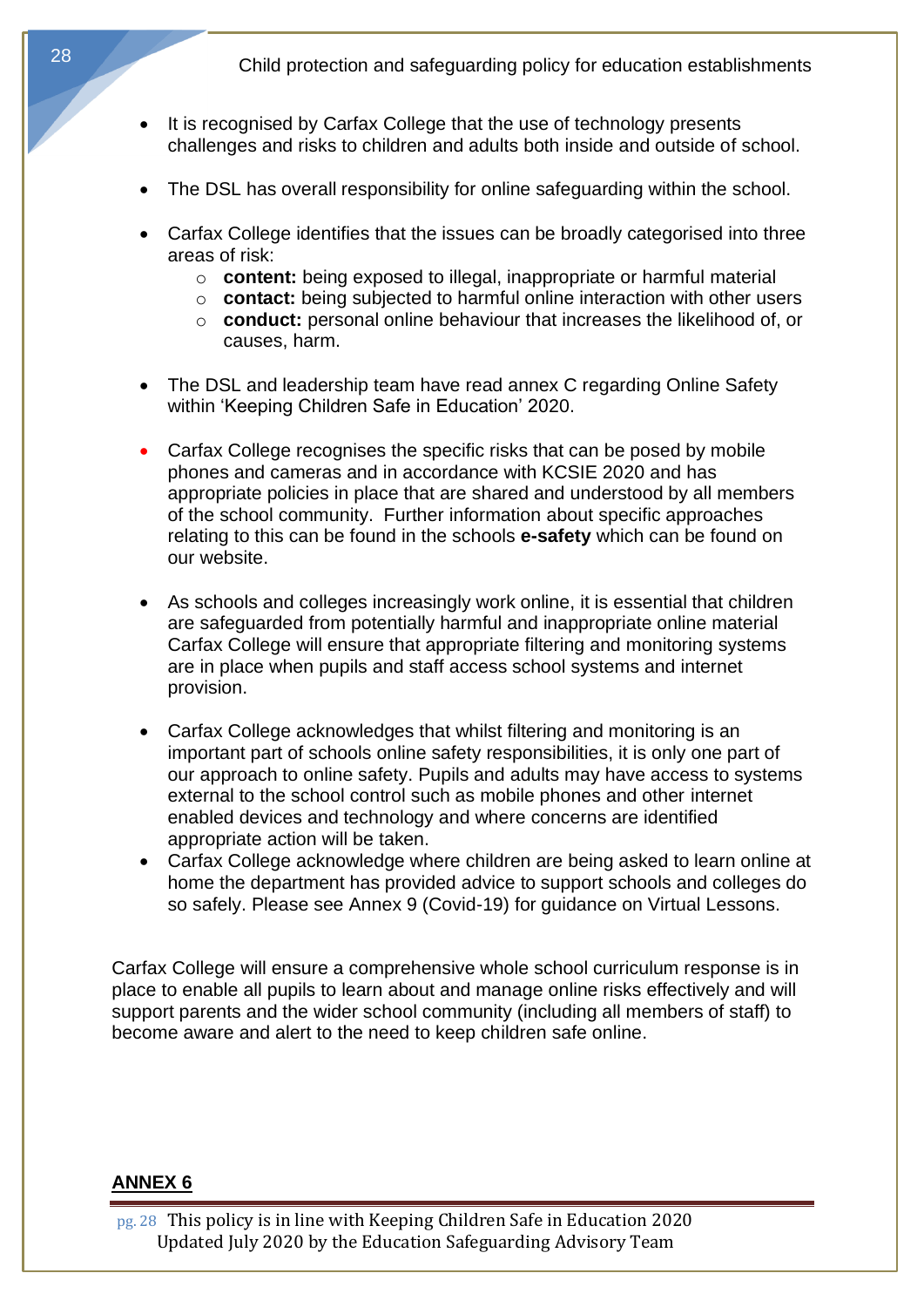# **Safeguarding issues**

**All** staff should have an awareness of safeguarding issues which can put children at risk of harm. Behaviours linked to issues such as drug taking, alcohol abuse, deliberately missing education and sexting (also known as youth produced sexual imagery) can put children in danger.

#### **Mental Health**

All staff should also be aware that mental health problems can, in some cases, be an indicator that a child has suffered or is at risk of suffering abuse, neglect or exploitation.

Only appropriately trained professionals should attempt to make a diagnosis of a mental health problem. Staff, however, are well placed to observe children day-today and identify those whose behaviour suggests that they may be experiencing a mental health problem or be at risk of developing one.

Where children have suffered abuse and neglect, or other potentially traumatic adverse childhood experiences, this can have a lasting impact throughout childhood, adolescence and into adulthood. It is key that staff are aware of how these children's experiences, can impact on their mental health, behaviour and education. If staff have a mental health concern about a child that is also a safeguarding concern, immediate action should be taken, following their child protection policy and speaking to the designated safeguarding lead or a deputy.

See page 11 in KCSIE for further guidance and links to documents.

## **Serious violence**

All staff should be aware of indicators, which may signal that children are at risk from, or are involved with serious violent crime. These may include increased absence from school, a change in friendships or relationships with older individuals or groups, a significant decline in performance, signs of self-harm or a significant change in wellbeing, or signs of assault or unexplained injuries. Unexplained gifts or new possessions could also indicate that children have been approached by, or are involved with, individuals associated with criminal networks or gangs.

All staff should be aware of the associated risks and understand the measures in place to manage these. Advice for schools and colleges is provided in the Home Office's Preventing youth violence and gang involvement [https://www.gov.uk/government/publications/advice-to-schools-and-colleges-on](https://www.gov.uk/government/publications/advice-to-schools-and-colleges-on-gangs-and-youth-violence)[gangs-and-youth-violence](https://www.gov.uk/government/publications/advice-to-schools-and-colleges-on-gangs-and-youth-violence) and its Criminal exploitation of children and vulnerable adults: county lines guidance [https://www.gov.uk/government/publications/criminal](https://www.gov.uk/government/publications/criminal-exploitation-of-children-and-vulnerable-adults-county-lines)[exploitation-of-children-and-vulnerable-adults-county-lines](https://www.gov.uk/government/publications/criminal-exploitation-of-children-and-vulnerable-adults-county-lines)

## **Upskirting**

'Upskirting' typically involves taking a picture under a person's clothing without them knowing, with the intention of viewing their genitals or buttocks to obtain sexual gratification, or cause the victim humiliation, distress or alarm. It is now a criminal offence. Anyone of any gender can be a victim.

pg. 29 This policy is in line with Keeping Children Safe in Education 2020 Updated July 2020 by the Education Safeguarding Advisory Team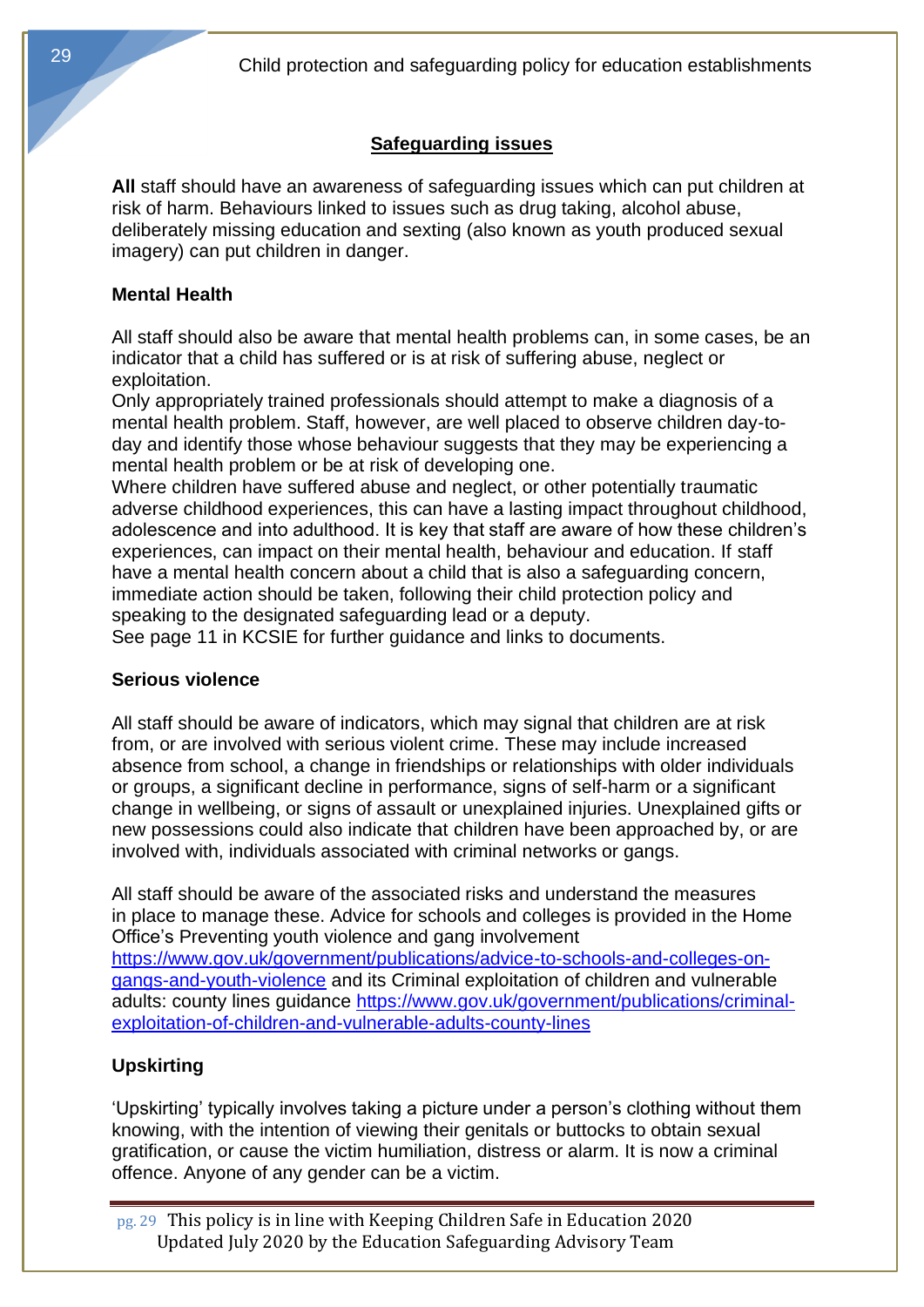## **So-called 'honour-based' Abuse (including Female Genital Mutilation and Forced Marriage)**

So-called 'honour-based' Abuse (HBA) encompasses incidents or crimes which have been committed to protect or defend the honour of the family and/or the community, including female genital mutilation (FGM), forced marriage, and practices such as breast ironing. Abuse committed in the context of preserving "honour" often involves a wider network of family or community pressure and can include multiple perpetrators. It is important to be aware of this dynamic and additional risk factors when deciding what form of safeguarding action to take. All forms of HBA are abuse (regardless of the motivation) and should be handled and escalated as such. Professionals in all agencies, and individuals and groups in relevant communities, need to be alert to the possibility of a child being at risk of HBA, or already having suffered HBA.

## **Female Genital Mutilation**

FGM comprises all procedures involving partial or total removal of the external female genitalia or other injury to the female genital organs. It is illegal in the UK and is a form of child abuse with long-lasting harmful consequences.

Whilst **all** staff should speak to the designated safeguarding lead (or deputy) with regard to any concerns about female genital mutilation (FGM), there is a specific **legal duty on teachers**. If a teacher, in the course of their work in the profession, discovers that an act of FGM appears to have been carried out on a girl under the age of 18, the teacher **must** report this to the police.

## **Contextual safeguarding**

All staff should be aware that safeguarding incidents and/or behaviours can be associated with factors outside the school or college and/or can occur between children outside of these environments. All staff, but especially the designated safeguarding lead (and deputies) should consider whether children are at risk of abuse or exploitation in situations outside their families. Extra-familial harms take a variety of different forms and children can be vulnerable to multiple harms including (but not limited to) sexual exploitation, criminal exploitation, and serious youth violence.

Children's social care assessments should consider such factors so it is important that schools and colleges provide as much information as possible as part of the referral process. This will allow any assessment to consider all the available evidence and the full context of any abuse. Additional information regarding contextual safeguarding is available here:

<https://contextualsafeguarding.org.uk/about/what-is-contextual-safeguarding>

Link to OSCB guidance on contextual safeguarding <https://www.oscb.org.uk/safeguarding-themes/contextual-safeguarding/>

## **Children missing from education**

pg. 30 This policy is in line with Keeping Children Safe in Education 2020 Updated July 2020 by the Education Safeguarding Advisory Team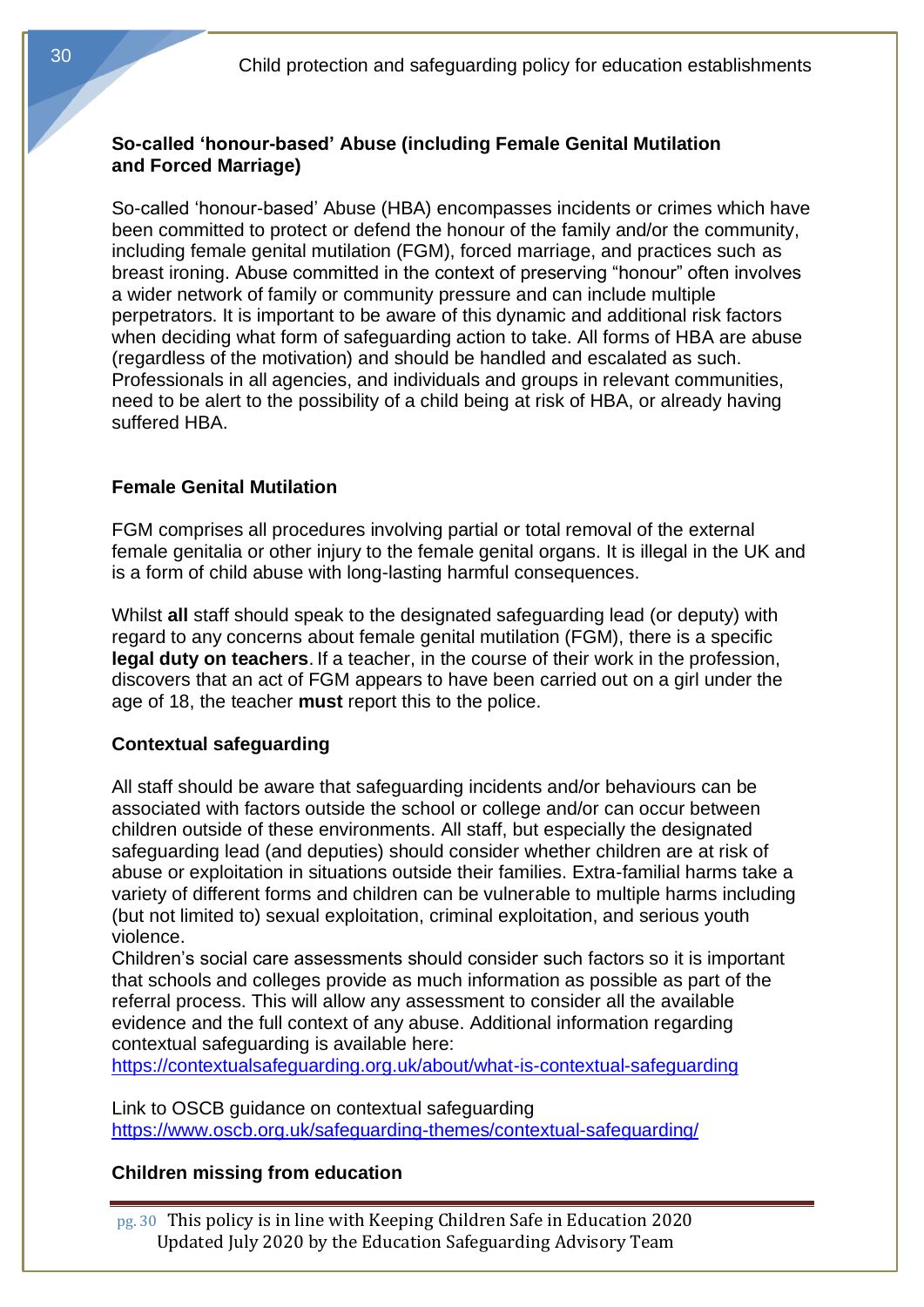All staff should be aware that children going missing, particularly repeatedly, can act as a vital warning sign of a range of safeguarding possibilities. This may include abuse and neglect, which may involve sexual abuse or exploitation and child criminal exploitation. It may indicate mental health problems, risk of substance abuse, risk of travelling to conflict zones, risk of female genital mutilation or risk of forced marriage. Early intervention is necessary to identify the existence of any underlying safeguarding risk and to help prevent the risks of a child going missing in future. Staff should be aware of their school's or college's unauthorised absence and children missing from education procedures.

# **Child sexual exploitation and Child Criminal Exploitation (CCE)**

Both CSE and CCE are forms of abuse and both occur where an individual or group takes advantage of an imbalance in power to coerce, manipulate or deceive a child into sexual or criminal activity. Whilst age may be the most obvious, this power imbalance can also be due to a range of other factors including gender, sexual identity, cognitive ability, physical strength, status, and access to economic or other resources. In some cases, the abuse will be in exchange for something the victim needs or wants and/or will be to the financial benefit or other advantage (such as increased status) of the perpetrator or facilitator. The abuse can be perpetrated by individuals or groups, males or females, and children or adults. The abuse can be a one-off occurrence or a series of incidents over time and range from opportunistic to complex organised abuse. It can involve force and/or enticement-based methods of compliance and may, or may not, be accompanied by violence or threats of violence. Victims can be exploited even when activity appears consensual and it should be noted exploitation as well as being physical can be facilitated and/or take place online.

## **Some of the following can be indicators of CCE:**

- children who appear with unexplained gifts or new possessions;
- children who associate with other young people involved in exploitation;
- children who suffer from changes in emotional well-being;
- children who misuse drugs and alcohol;
- children who go missing for periods of time or regularly come home late; and
- children who regularly miss school or education or do not take part in education.

## **The above CCE indicators can also be indicators of CSE, as can:**

- children who have older boyfriends or girlfriends; and
- children who suffer from sexually transmitted infections or become pregnant.

Link to OSCB guidance on CSE [https://www.oscb.org.uk/safeguarding-themes/child](https://www.oscb.org.uk/safeguarding-themes/child-exploitation-modern-slavery/)[exploitation-modern-slavery/](https://www.oscb.org.uk/safeguarding-themes/child-exploitation-modern-slavery/) and the CSE screening tool [https://www.oscb.org.uk/wp-content/uploads/2019/07/Child-Exploitation-Screening-](https://www.oscb.org.uk/wp-content/uploads/2019/07/Child-Exploitation-Screening-Tool.pdf)[Tool.pdf](https://www.oscb.org.uk/wp-content/uploads/2019/07/Child-Exploitation-Screening-Tool.pdf)

Link to OSCB guidance on child criminal exploitation [https://www.oscb.org.uk/safeguarding-themes/child-exploitation-modern](https://www.oscb.org.uk/safeguarding-themes/child-exploitation-modern-slavery/child-drug-exploitation-county-lines/)[slavery/child-drug-exploitation-county-lines/](https://www.oscb.org.uk/safeguarding-themes/child-exploitation-modern-slavery/child-drug-exploitation-county-lines/)

pg. 31 This policy is in line with Keeping Children Safe in Education 2020 Updated July 2020 by the Education Safeguarding Advisory Team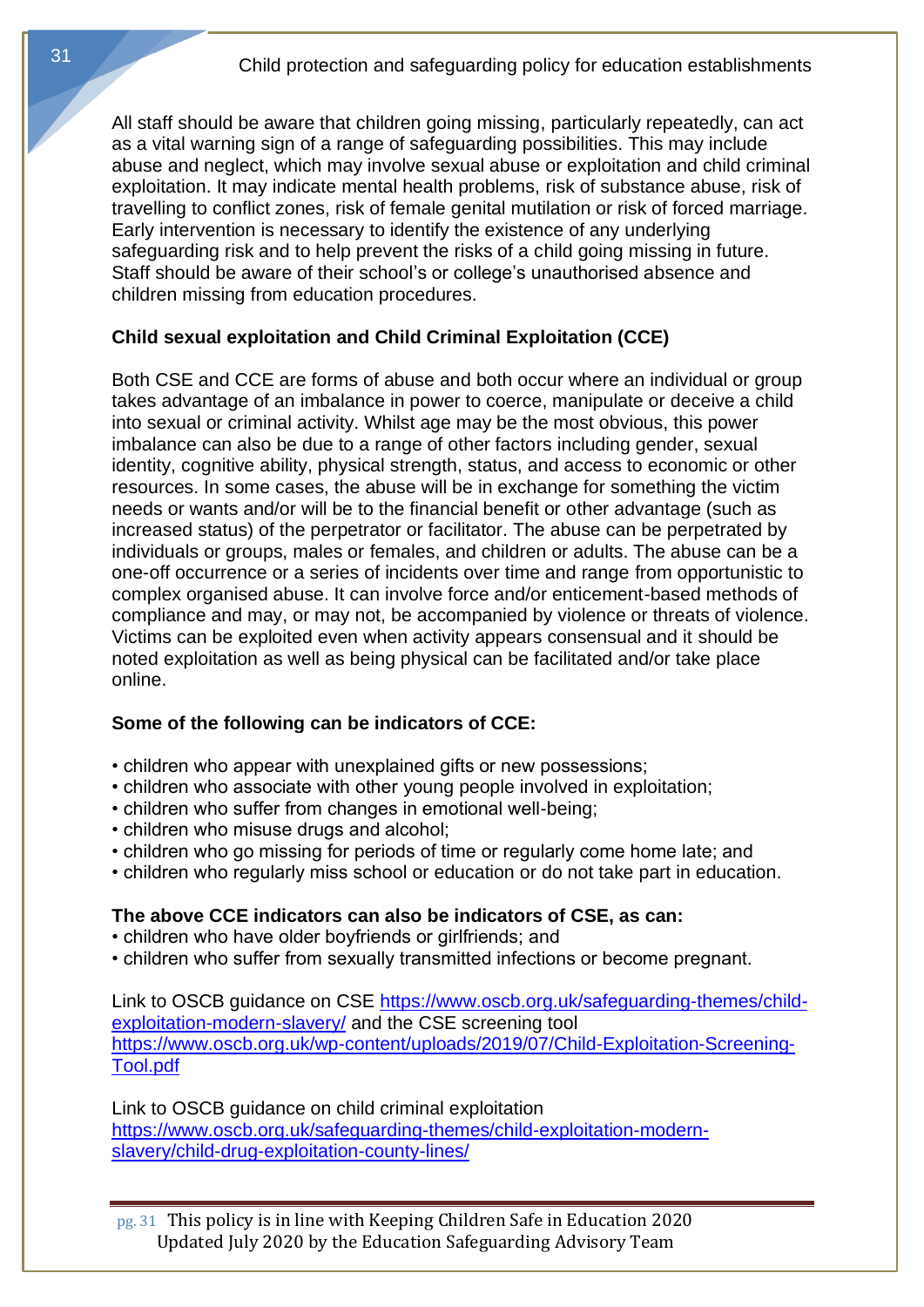Government Guidance: [Child sexual exploitation: guide for practitioners](https://www.gov.uk/government/publications/child-sexual-exploitation-definition-and-guide-for-practitioners)

# **County Lines**

County lines is a term used to describe gangs and organised criminal networks involved in exporting illegal drugs (primarily crack cocaine and heroin) into one or more importing areas [within the UK], using dedicated mobile phone lines or other form of "deal line".

Exploitation is an integral part of the county lines offending model with children and vulnerable adults exploited to move [and store] drugs and money. Offenders will often use coercion, intimidation, violence (including sexual violence) and weapons to ensure compliance of victims. Children can be targeted and recruited into county lines in a number of locations including schools, further and higher educational institutions, pupil referral units, special educational needs schools, children's homes and care homes. Children are often recruited to move drugs and money between locations and are known to be exposed to techniques such as 'plugging', where drugs are concealed internally to avoid detection. Children can easily become trapped by this type of exploitation as county lines gangs create drug debts and can threaten serious violence and kidnap towards victims (and their families) if they attempt to leave the county lines network.

One of the ways of identifying potential involvement in county lines are missing episodes (both from home and school), when the victim may have been trafficked for the purpose of transporting drugs and a referral to the National Referral Mechanism103 should be considered. If a child is suspected to be at risk of or involved in county lines, a safeguarding referral should be considered alongside consideration of availability of local services/third sector providers who offer support to victims of county lines exploitation.

## **Domestic Abuse**

The cross-government definition of domestic violence and abuse is any incident or pattern of incidents of controlling, coercive, threatening behaviour, violence or abuse between those aged 16 or over who are, or have been, intimate partners or family members regardless of gender or sexuality. The abuse can encompass but is not limited to psychological; physical; sexual; financial; and emotional. All children can witness and be adversely affected by domestic abuse in the context

of their home life where domestic abuse occurs between family members. Exposure to domestic abuse and/or violence can have a serious, long lasting emotional and psychological impact on children. In some cases, a child may blame themselves for the abuse or may have had to leave the family home as a result. **Further information can be found in KCSIE 2020 ANNEX A.**

**Further information around safeguarding issues can be found in KCSIE 2020 ANNEX A and on the OSCB website.**

# **ANNEX 7**

pg. 32 This policy is in line with Keeping Children Safe in Education 2020 Updated July 2020 by the Education Safeguarding Advisory Team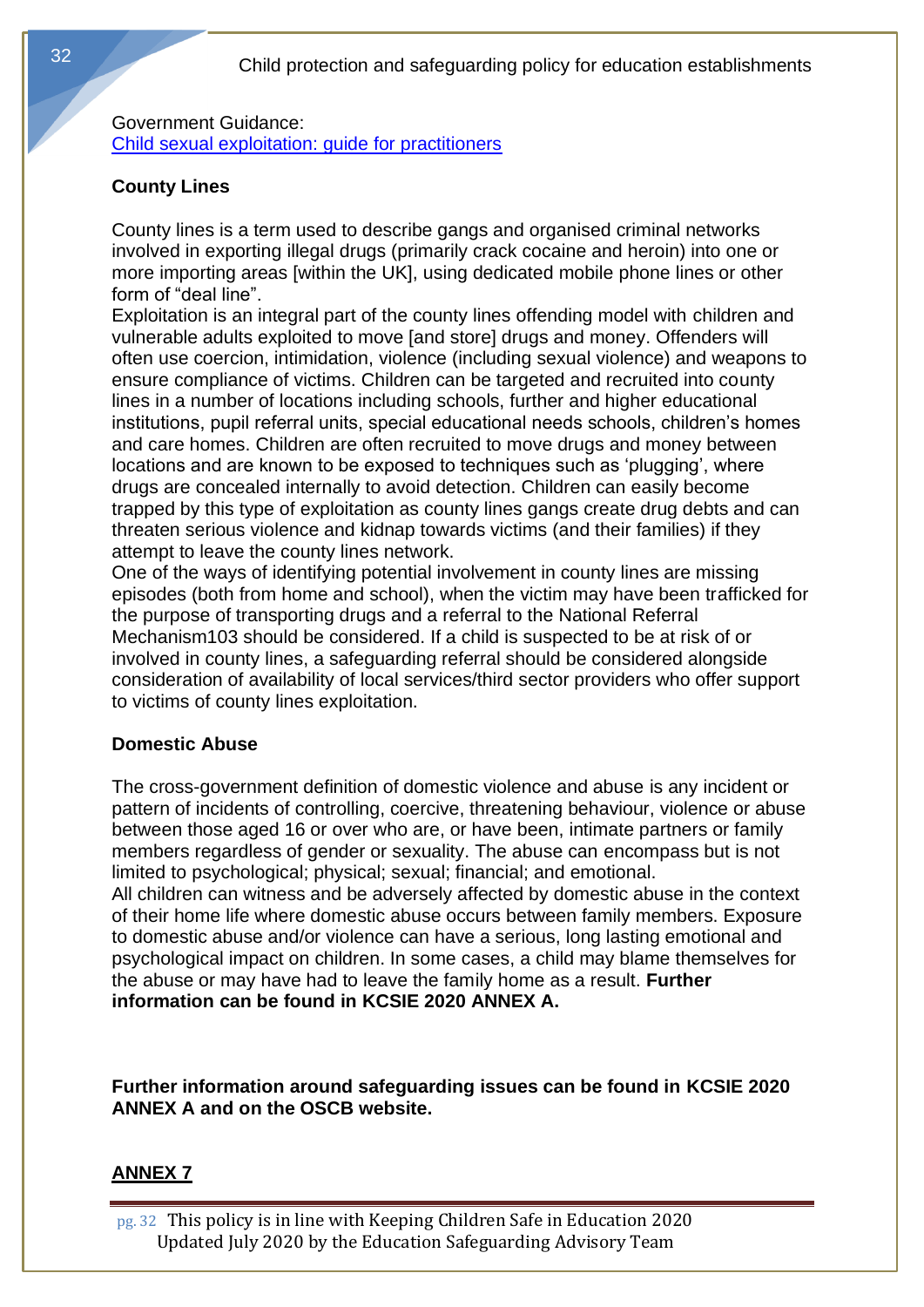## **Staff Induction, Awareness and Training**

- All members of staff have been provided with a copy of Part One of "*Keeping Children Safe in Education"* (2020) which covers safeguarding information for all staff. School leaders will read the entire document. School leaders and all members of staff who work directly with children will access Annex A within Keeping Children Safe in Education 2020. Members of staff have signed to confirm that they have read and understood Part One and Annex A. *This information is kept in a spreadsheet by the Dame.*
- The DSL will ensure that all new staff and volunteers (including temporary staff) are aware of the school's internal safeguarding processes.
- All staff members (including temporary staff) will receive training to ensure they are aware of a range of safeguarding issues.
- All staff members (including temporary staff) will receive regular safeguarding and child protection updates, at least annually.
- All staff members (including temporary staff) will be made aware of the school's expectations regarding safe and professional practice via the staff behaviour policy (or code of conduct) and Acceptable Use Policy.
- The DSL and Head Teacher will provide an annual report to the Governing Body detailing safeguarding training undertaken by all staff and will maintain up to date register of who has been trained.
- Although the school has a nominated lead for the governing body Carfax College, all members of the governing body will access appropriate safeguarding training which covers their specific strategic responsibilities on a regular basis.

#### **ANNEX 8**

pg. 33 This policy is in line with Keeping Children Safe in Education 2020 Updated July 2020 by the Education Safeguarding Advisory Team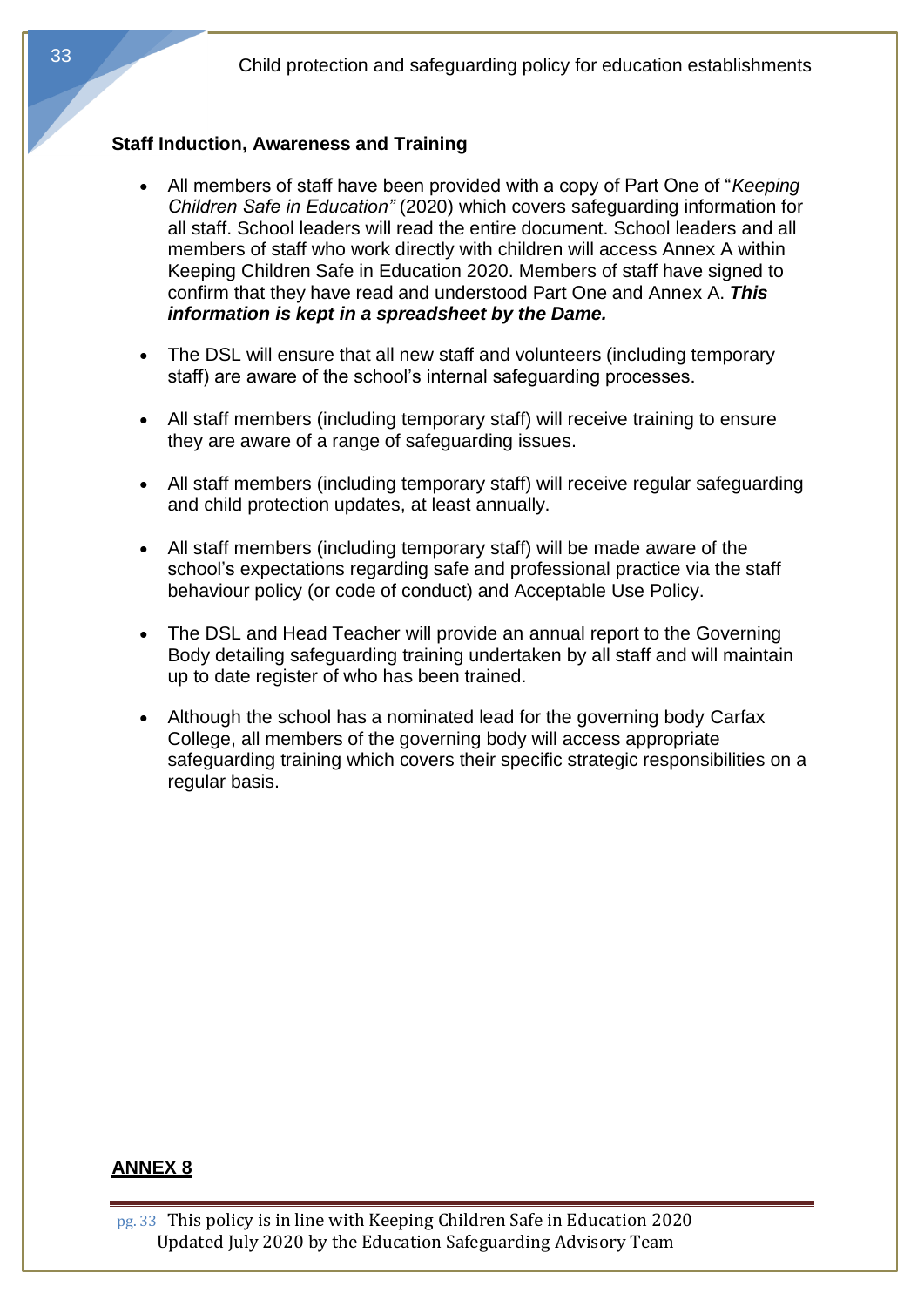# **Contacts/links**

| <b>MASH</b>                                  | 0345 050 7666 | http://www.oscb.org.uk/concerned-about-a-<br>child/ |
|----------------------------------------------|---------------|-----------------------------------------------------|
| Out Of Ours<br><b>Emergency Duty</b><br>Team | 0800 833 408  |                                                     |
| <b>LCSS North</b>                            | 0345 2412703  | LCSS.North@oxfordshire.gov.uk                       |
| <b>LCSS Central</b>                          | 0345 2412705  | LCSS.Central@oxfordshire.gov.uk                     |
| <b>LCSS South</b>                            | 0345 2412608  | LCSS.South@oxfordshire.gov.uk                       |
| Designated<br>Officer (LADO)                 | 01865810603   | Lado.safeguardingchildren@oxfordshire.gov.uk        |
| Kingfisher Team<br>(CSE)                     | 01865 309196  |                                                     |
| Police:                                      |               |                                                     |
| Emergency<br>Non-emergency                   | 999<br>101    |                                                     |
| <b>OSCB</b>                                  |               | oscb.oxfordshire.gov.uk                             |

Information sharing advice:

[https://www.gov.uk/government/publications/safeguarding-practitioners-information](https://www.gov.uk/government/publications/safeguarding-practitioners-information-sharing-advice)[sharing-advice](https://www.gov.uk/government/publications/safeguarding-practitioners-information-sharing-advice)

What to do if you are worried a child is being abused: [https://www.gov.uk/government/publications/what-to-do-if-youre-worried-a-child-is](https://www.gov.uk/government/publications/what-to-do-if-youre-worried-a-child-is-being-abused--2)[being-abused--2](https://www.gov.uk/government/publications/what-to-do-if-youre-worried-a-child-is-being-abused--2)

NSPCC:<https://www.nspcc.org.uk/>

Whistleblowing guidance:<https://www.gov.uk/whistleblowing>

MASH leaflet for parents:

[https://www2.oxfordshire.gov.uk/cms/sites/default/files/folders/documents/socialandh](https://www2.oxfordshire.gov.uk/cms/sites/default/files/folders/documents/socialandhealthcare/childrenfamilies/MashLeafletForParents.pdf) [ealthcare/childrenfamilies/MashLeafletForParents.pdf](https://www2.oxfordshire.gov.uk/cms/sites/default/files/folders/documents/socialandhealthcare/childrenfamilies/MashLeafletForParents.pdf)

When to call the Police by the National Police Chiefs Council – NPCC: When to call the Police

# **ANNEX 9 – Covid 19**

pg. 34 This policy is in line with Keeping Children Safe in Education 2020 Updated July 2020 by the Education Safeguarding Advisory Team